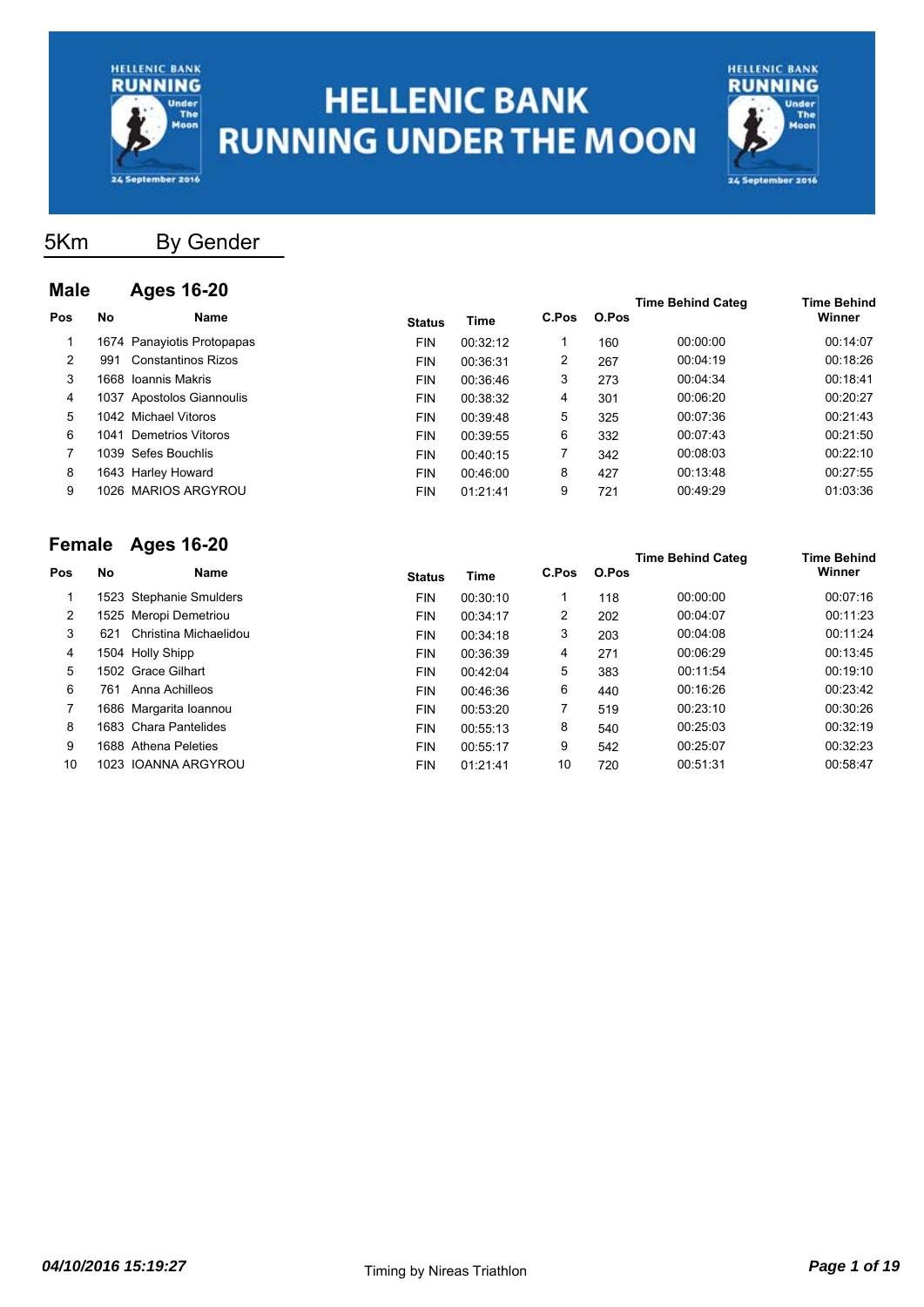

**Male Ages 21-35**

# **HELLENIC BANK RUNNING UNDER THE MOON**



#### 5Km By Gender

#### **Pos No Name Time C.Pos O.Pos Time Behind Categ Time Behind Status** Time C.Pos O.Pos **C.Pos** 1 1530 Avraamis Avraam FIN 00:18:05 1 1 00:00:00 00:00:00 2 790 Charis Tzionis FIN 00:21:13 2 4 00:03:08 00:03:08 3 611 THEODOROS PITTARAS FIN 00:21:16 3 5 00:03:11 00:03:11 4 1578 Sergios Agapiou FIN 00:22:17 4 8 00:04:12 00:04:12 5 609 LAMBROS MAKRIS FIN 00:22:59 5 11 00:04:54 00:04:54 6 1640 Cody E. Breckenreid FIN 00:23:23 6 15 00:05:18 00:05:18 7 697 Nikolas Zannettis FIN 00:23:24 7 16 00:05:19 00:05:19 8 925 Nikos Kontozis FIN 00:23:59 8 18 00:05:54 00:05:54 9 999 VASILIS HADJIVASILIS FIN 00:24:04 9 19 00:05:59 00:05:59 10 617 RAFAELLOS ELIA FIN 00:24:35 10 23 00:06:30 00:06:30 11 792 Emilios Stylianou FIN 00:24:52 11 25 00:06:47 00:06:47 12 1574 Michalis Violaris FIN 00:24:56 12 28 00:06:51 00:06:51 13 614 ELIASá SERGIOU FIN 00:25:17 13 29 00:07:12 00:07:12 14 693 Panayiotis Ioannou FIN 00:25:33 14 34 00:07:28 00:07:28 15 797 Panayiotis Gregoriades FIN 00:25:37 15 35 00:07:32 00:07:32 16 1018 PIERIS KASTANAS FIN 00:25:51 16 39 00:07:46 00:07:46 17 626 Iacovos Antoniou FIN 00:25:55 17 41 00:07:50 00:07:50 18 610 VASILIS KALLENOS FIN 00:26:03 18 44 00:07:58 00:07:58 19 1034 Nikolaos Eliopoulos FIN 00:26:08 19 45 00:08:03 00:08:03 20 818 Christos Koumides FIN 00:26:38 20 51 00:08:33 00:08:33 21 613 GEORGE CHIRIDES FIN 00:26:40 21 52 00:08:35 00:08:35 22 821 Rafail Karousios FIN 00:26:40 22 53 00:08:35 00:08:35 23 1653 Nikolas Petrou FIN 00:27:03 23 58 00:08:58 00:08:58 24 1035 Panagiotis Tsiapos FIN 00:27:12 24 60 00:09:07 00:09:07 25 1623 Marios Michael FIN 00:27:30 25 65 00:09:25 00:09:25 26 930 Stavros Georgiou FIN 00:27:35 26 66 00:09:30 00:09:30 27 900 Robert Maynard FIN 00:27:39 27 67 00:09:34 00:09:34 28 812 Constantinos Papaconstantinou FIN 00:27:48 28 70 00:09:43 00:09:43 29 904 Antonis Antoniou FIN 00:27:49 29 72 00:09:44 00:09:44 30 1693 Marios Leonidou FIN 00:28:09 30 76 00:10:04 00:10:04 31 816 Evangelos Ierodiaconou FIN 00:28:29 31 84 00:10:24 00:10:24 32 824 Andreas Constantinou FIN 00:28:29 32 85 00:10:24 00:10:24 33 918 Marios Tsaros FIN 00:28:43 33 88 00:10:38 00:10:38 34 1694 Harris Stefanou FIN 00:28:44 34 90 00:10:39 00:10:39 35 616 DEMETRIS LEONIDOU FIN 00:29:11 35 100 00:11:06 00:11:06 36 986 Giannis Koumbarou FIN 00:29:15 36 105 00:11:10 00:11:10 37 753 Stelios Papaeftychiou FIN 00:29:28 37 108 00:11:23 00:11:23 38 1628 Michalis Partzilis FIN 00:29:37 38 111 00:11:32 00:11:32 39 947 KYRIAKOS CHARALAMBOUS FIN 00:29:45 39 115 00:11:40 00:11:40 40 1660 Dakis Diomidous FIN 00:30:38 40 126 00:12:33 00:12:33 41 811 Miltiades Zavros FIN 00:30:56 41 132 00:12:51 00:12:51 42 800 Petros Sorokkos FIN 00:31:06 42 136 00:13:01 00:13:01 43 954 Michael Zyngas FIN 00:31:43 43 144 00:13:38 00:13:38 44 782 Costas Makrides FIN 00:31:59 44 152 00:13:54 00:13:54 45 603 CHRISTOS LOIZOU FIN 00:32:03 45 154 00:13:58 00:13:58 46 1625 Kyriakos Stylianou FIN 00:32:56 46 172 00:14:51 00:14:51 47 966 Chrysanthos Chrysanthou FIN 00:33:04 47 178 00:14:59 00:14:59 48 623 Michalis Fieros FIN 00:33:07 48 179 00:15:02 00:15:02 49 955 Polyvios Papapolyviou FIN 00:33:10 49 180 00:15:05 00:15:05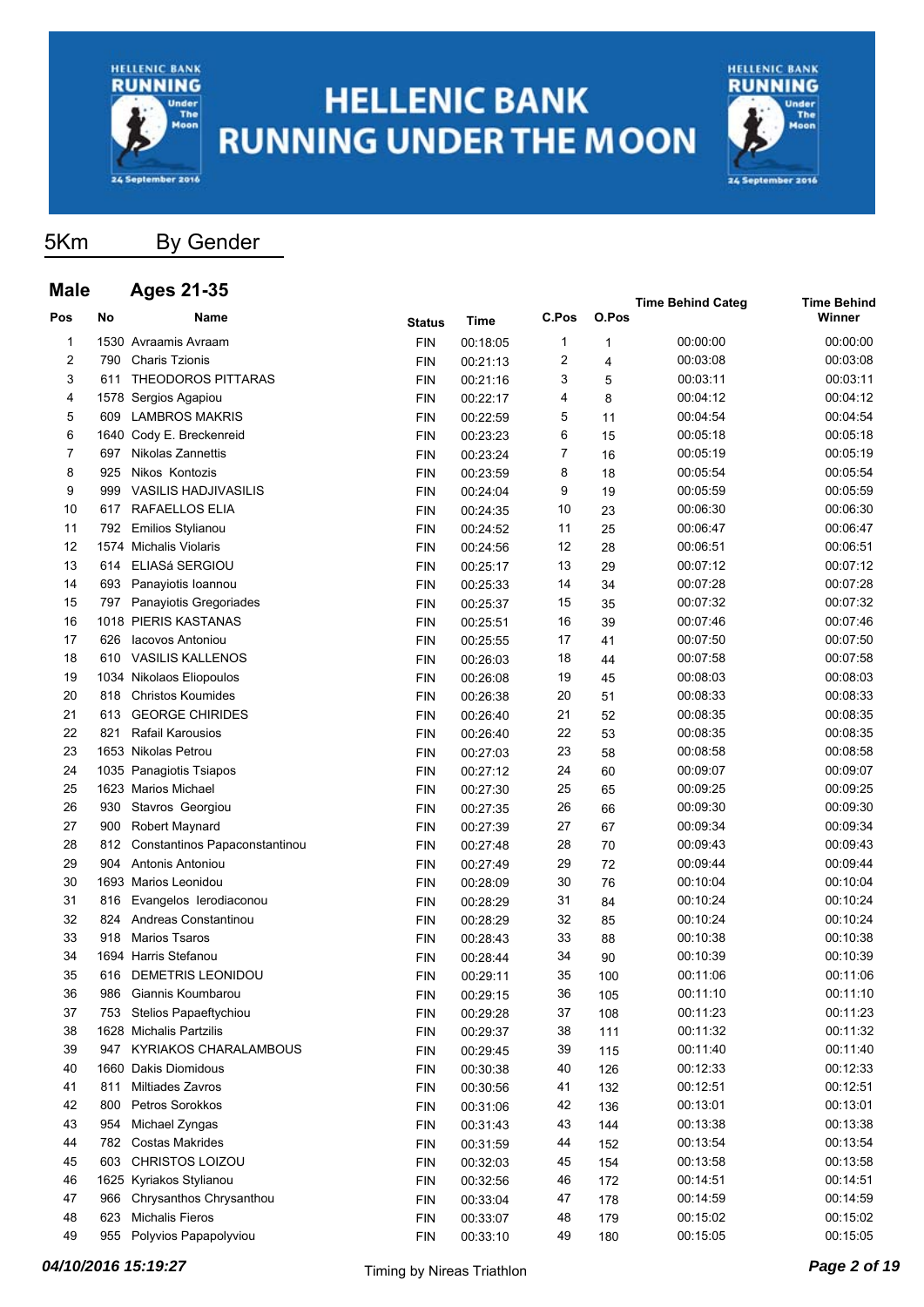



### 5Km By Gender

| <b>Male</b> |     | <b>Ages 21-35</b>                 |               |             |       |       |                          |                              |
|-------------|-----|-----------------------------------|---------------|-------------|-------|-------|--------------------------|------------------------------|
| Pos         | No  | <b>Name</b>                       | <b>Status</b> | <b>Time</b> | C.Pos | O.Pos | <b>Time Behind Categ</b> | <b>Time Behind</b><br>Winner |
| 50          | 944 | <b>MICHALIS TSANGARIS</b>         | <b>FIN</b>    | 00:33:20    | 50    | 187   | 00:15:15                 | 00:15:15                     |
| 51          | 627 | Minas Ioannou                     | <b>FIN</b>    | 00:34:19    | 51    | 205   | 00:16:14                 | 00:16:14                     |
| 52          |     | 1594 Panagiotis Kolovos           | <b>FIN</b>    | 00:34:23    | 52    | 208   | 00:16:18                 | 00:16:18                     |
| 53          |     | 1529 Andreas Papandreou           | <b>FIN</b>    | 00:34:29    | 53    | 212   | 00:16:24                 | 00:16:24                     |
| 54          | 819 | Marios Syrimis                    | <b>FIN</b>    | 00:34:40    | 54    | 216   | 00:16:35                 | 00:16:35                     |
| 55          |     | 1568 Antonis Ioannou              | <b>FIN</b>    | 00:34:58    | 55    | 224   | 00:16:53                 | 00:16:53                     |
| 56          |     | 1015 CHARALAMBOS TSIAKLIS         | <b>FIN</b>    | 00:35:24    | 56    | 236   | 00:17:19                 | 00:17:19                     |
| 57          | 810 | Nestoras Kagkas                   | <b>FIN</b>    | 00:35:36    | 57    | 238   | 00:17:31                 | 00:17:31                     |
| 58          | 599 | ZAHER REDA                        | <b>FIN</b>    | 00:35:43    | 58    | 241   | 00:17:38                 | 00:17:38                     |
| 59          | 604 | <b>DEMETRIS ELENIS</b>            | <b>FIN</b>    | 00:35:44    | 59    | 242   | 00:17:39                 | 00:17:39                     |
| 60          | 757 | Nicolas Kyriakides                | <b>FIN</b>    | 00:35:49    | 60    | 245   | 00:17:44                 | 00:17:44                     |
| 61          | 823 | <b>Constantinos Palekythritis</b> | <b>FIN</b>    | 00:35:52    | 61    | 247   | 00:17:47                 | 00:17:47                     |
| 62          |     | 1635 Charis Charalambous          | <b>FIN</b>    | 00:35:52    | 62    | 248   | 00:17:47                 | 00:17:47                     |
| 63          | 945 | <b>MARIOS STYLIANIDES</b>         | <b>FIN</b>    | 00:36:24    | 63    | 266   | 00:18:19                 | 00:18:19                     |
| 64          | 946 | CHARIS PAPACHRISTODOULOU          | <b>FIN</b>    | 00:36:34    | 64    | 268   | 00:18:29                 | 00:18:29                     |
| 65          | 624 | <b>Haris Satsias</b>              | <b>FIN</b>    | 00:36:38    | 65    | 269   | 00:18:33                 | 00:18:33                     |
| 66          | 620 | Pampos Pogiatzis                  | <b>FIN</b>    | 00:37:06    | 66    | 277   | 00:19:01                 | 00:19:01                     |
| 67          |     | 1633 Constantinos Spashi          | <b>FIN</b>    | 00:37:40    | 67    | 291   | 00:19:35                 | 00:19:35                     |
| 68          | 745 | Andreas Kyprianou                 | <b>FIN</b>    | 00:38:31    | 68    | 299   | 00:20:26                 | 00:20:26                     |
| 69          | 783 | Michael-Aris Michaelides          | <b>FIN</b>    | 00:39:27    | 69    | 315   | 00:21:22                 | 00:21:22                     |
| 70          | 943 | <b>KLITOS PLATIS</b>              | <b>FIN</b>    | 00:39:45    | 70    | 324   | 00:21:40                 | 00:21:40                     |
| 71          | 802 | <b>Charalampos Astreos</b>        | <b>FIN</b>    | 00:39:50    | 71    | 328   | 00:21:45                 | 00:21:45                     |
| 72          | 605 | <b>MICHALIS GEORGIOU</b>          | <b>FIN</b>    | 00:40:09    | 72    | 340   | 00:22:04                 | 00:22:04                     |
| 73          |     | 1548 Marios Kouroufexis           | <b>FIN</b>    | 00:40:50    | 73    | 353   | 00:22:45                 | 00:22:45                     |
| 74          | 615 | <b>CHRISTOS FILOTHEOU</b>         | <b>FIN</b>    | 00:40:57    | 74    | 359   | 00:22:52                 | 00:22:52                     |
| 75          | 793 | <b>Efthymios Demosthenous</b>     | <b>FIN</b>    | 00:41:04    | 75    | 366   | 00:22:59                 | 00:22:59                     |
| 76          | 938 | ANTONIS KARAOLIS                  | <b>FIN</b>    | 00:41:39    | 76    | 377   | 00:23:34                 | 00:23:34                     |
| 77          |     | 1663 Robertos Kyriakides          | <b>FIN</b>    | 00:43:27    | 77    | 397   | 00:25:22                 | 00:25:22                     |
| 78          |     | 1555 Neophytos Mikellides         | <b>FIN</b>    | 00:44:34    | 78    | 418   | 00:26:29                 | 00:26:29                     |
| 79          | 601 | <b>STAVROS ARESTI</b>             | <b>FIN</b>    | 00:47:37    | 79    | 445   | 00:29:32                 | 00:29:32                     |
| 80          | 602 | NIKOLASá CONSTANTINOU             | <b>FIN</b>    | 00:47:37    | 80    | 446   | 00:29:32                 | 00:29:32                     |
| 81          |     | 1821 Theodoros Konstantinou       | <b>FIN</b>    | 00:49:00    | 81    | 452   | 00:30:55                 | 00:30:55                     |
| 82          | 922 | Alexis Sylikiotis                 | <b>FIN</b>    | 00:49:15    | 82    | 462   | 00:31:10                 | 00:31:10                     |
| 83          | 768 | Spyros Yiassemides                | <b>FIN</b>    | 00:51:42    | 83    | 497   | 00:33:37                 | 00:33:37                     |
| 84          |     | 622 George Taoushanis             | <b>FIN</b>    | 00:52:07    | 84    | 501   | 00:34:02                 | 00:34:02                     |
| 85          |     | 742 Wei Antoniou                  | FIN           | 00:52:46    | 85    | 509   | 00:34:41                 | 00:34:41                     |
| 86          | 964 | Neo Economou                      | <b>FIN</b>    | 00:55:08    | 86    | 537   | 00:37:03                 | 00:37:03                     |
| 87          |     | 1563 Toumazis Toumazi             | <b>FIN</b>    | 00:55:09    | 87    | 538   | 00:37:04                 | 00:37:04                     |
| 88          |     | 1024 GEORGE CHARALAMBOUS          | <b>FIN</b>    | 00:55:15    | 88    | 541   | 00:37:10                 | 00:37:10                     |
| 89          |     | 1562 George Christodoulou         | <b>FIN</b>    | 00:55:25    | 89    | 545   | 00:37:20                 | 00:37:20                     |
| 90          |     | 798 Loizos Vasiliou               | <b>FIN</b>    | 00:56:21    | 90    | 556   | 00:38:16                 | 00:38:16                     |
| 91          |     | 815 George Stavrinides            | <b>FIN</b>    | 00:56:21    | 91    | 557   | 00:38:16                 | 00:38:16                     |
| 92          |     | 987 Andreas Charis                | <b>FIN</b>    | 00:57:28    | 92    | 578   | 00:39:23                 | 00:39:23                     |
| 93          |     | 907 Ploutarchos Ploutarchou       | <b>FIN</b>    | 01:03:36    | 93    | 632   | 00:45:31                 | 00:45:31                     |
| 94          |     | 992 Filippos Patziaris            | <b>FIN</b>    | 01:07:03    | 94    | 661   | 00:48:58                 | 00:48:58                     |
| 95          | 981 | <b>Costas Charalambous</b>        | <b>FIN</b>    | 01:07:05    | 95    | 663   | 00:49:00                 | 00:49:00                     |
| 96          |     | 642 James Papageorgi              | <b>FIN</b>    | 01:07:31    | 96    | 675   | 00:49:26                 | 00:49:26                     |
| 97          |     | 1557 Chris Bachtsetzis            | <b>FIN</b>    | 01:21:17    | 97    | 714   | 01:03:12                 | 01:03:12                     |
| 98          |     | 1014 EMILIOS ANDREOU              | <b>FIN</b>    | 01:21:41    | 98    | 718   | 01:03:36                 | 01:03:36                     |
|             |     |                                   |               |             |       |       |                          |                              |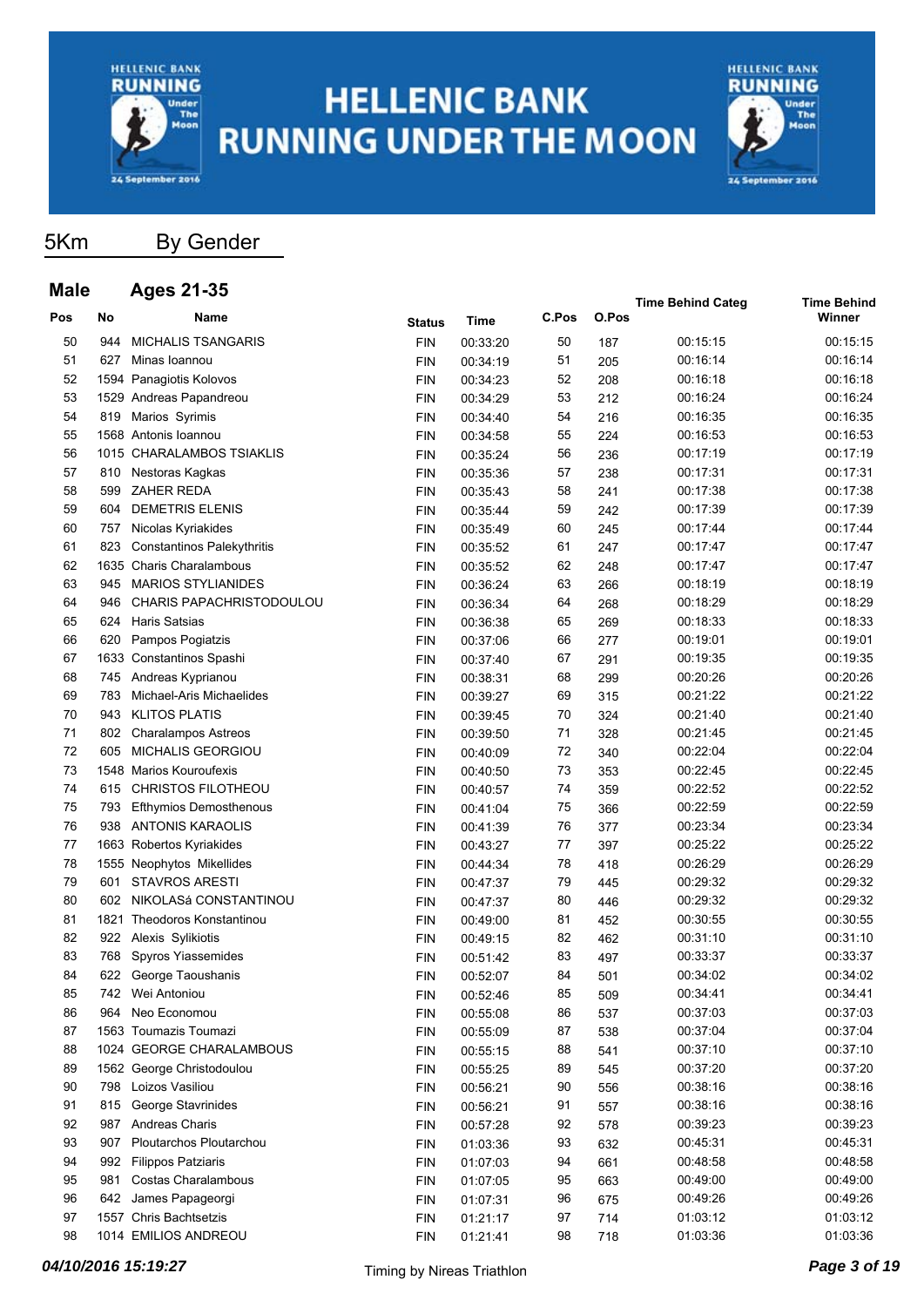



| <b>Male</b> | <b>Ages 21-35</b> |
|-------------|-------------------|
|             |                   |

|     |    |                       |               |          |       |       | <b>Time Behind Categ</b> | <b>Time Behind</b> |
|-----|----|-----------------------|---------------|----------|-------|-------|--------------------------|--------------------|
| Pos | No | Name                  | <b>Status</b> | Time     | C.Pos | O.Pos |                          | Winner             |
|     |    | 1031 PANTELIS PANTELI | FIN           | 01:21:41 | 99    | 722   | 01:03:36                 | 01:03:36           |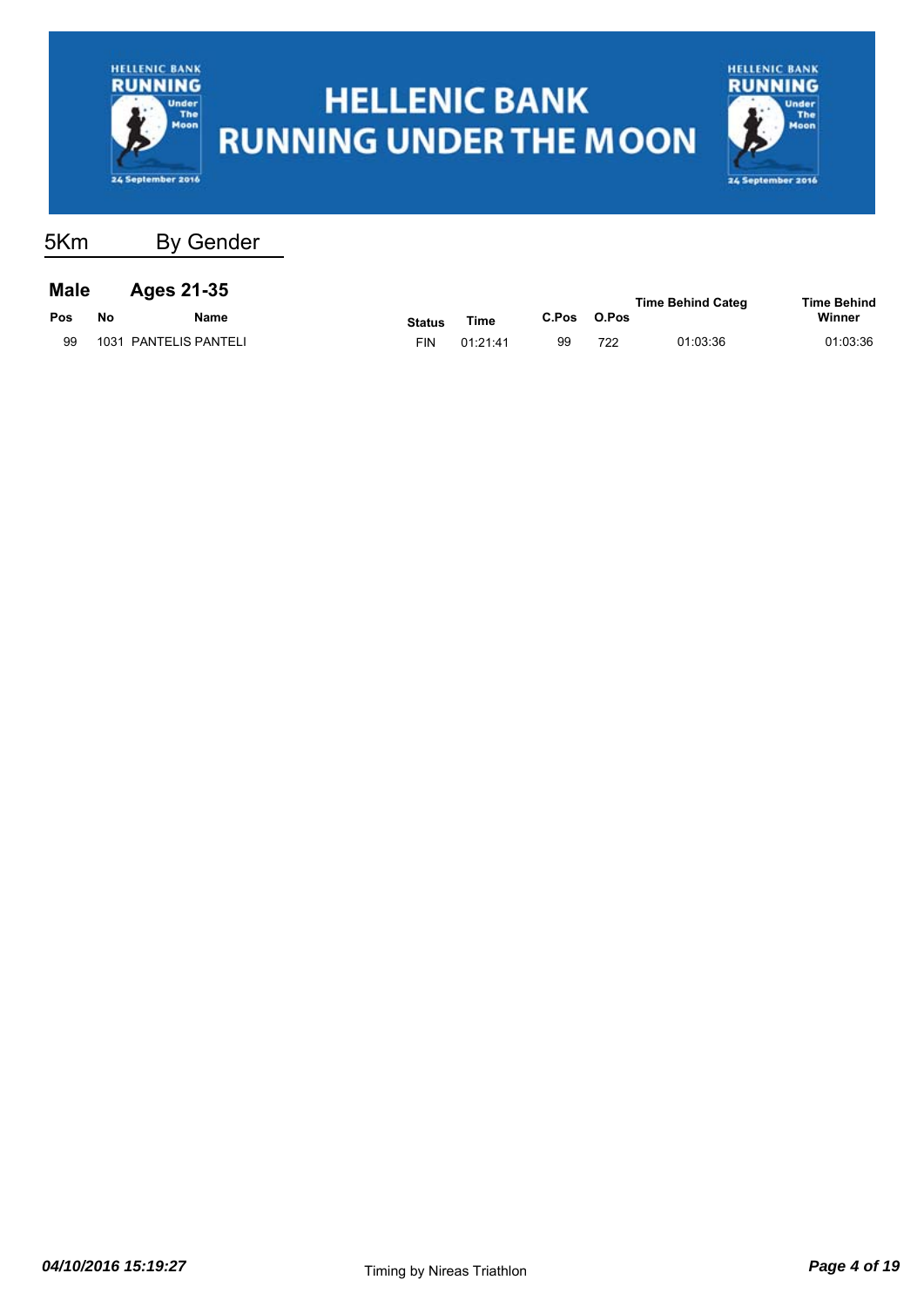



5Km By Gender

#### **Female Ages 21-35**

| I emaie |     | Ayes 21-99                       |               |          |       |       | <b>Time Behind Categ</b> | <b>Time Behind</b> |
|---------|-----|----------------------------------|---------------|----------|-------|-------|--------------------------|--------------------|
| Pos     | No  | Name                             | <b>Status</b> | Time     | C.Pos | O.Pos |                          | Winner             |
| 1       | 799 | Anna Kovalenko                   | <b>FIN</b>    | 00:22:54 | 1     | 10    | 00:00:00                 | 00:00:00           |
| 2       |     | 1512 Georgia Theodosiou          | <b>FIN</b>    | 00:23:04 | 2     | 14    | 00:00:10                 | 00:00:10           |
| 3       | 814 | Stefanie Charalambous            | <b>FIN</b>    | 00:27:48 | 3     | 71    | 00:04:54                 | 00:04:54           |
| 4       | 913 | Ioanna Tsikkou                   | <b>FIN</b>    | 00:28:03 | 4     | 74    | 00:05:09                 | 00:05:09           |
| 5       |     | 1692 Diana Pavlidou              | <b>FIN</b>    | 00:28:10 | 5     | 77    | 00:05:16                 | 00:05:16           |
| 6       |     | 1518 Davina Broadbent            | <b>FIN</b>    | 00:28:44 | 6     | 89    | 00:05:50                 | 00:05:50           |
| 7       | 983 | Gavriella Loukaidou              | <b>FIN</b>    | 00:29:15 | 7     | 103   | 00:06:21                 | 00:06:21           |
| 8       | 985 | Marianna Piripitsi               | <b>FIN</b>    | 00:29:15 | 8     | 104   | 00:06:21                 | 00:06:21           |
| 9       | 984 | Maria Evaggelou                  | <b>FIN</b>    | 00:29:16 | 9     | 106   | 00:06:22                 | 00:06:22           |
| 10      | 894 | Georgia Tyrimou                  | <b>FIN</b>    | 00:29:40 | 10    | 114   | 00:06:46                 | 00:06:46           |
| 11      |     | 1651 Monika Bartkiewicz          | <b>FIN</b>    | 00:30:11 | 11    | 119   | 00:07:17                 | 00:07:17           |
| 12      | 935 | Tatjana Nekazakova               | <b>FIN</b>    | 00:30:45 | 12    | 129   | 00:07:51                 | 00:07:51           |
| 13      | 934 | Eugenia Rosca                    | <b>FIN</b>    | 00:30:46 | 13    | 130   | 00:07:52                 | 00:07:52           |
| 14      | 982 | Ioanna Evgeniou                  | <b>FIN</b>    | 00:31:05 | 14    | 134   | 00:08:11                 | 00:08:11           |
| 15      | 923 | Daria Ruina                      | <b>FIN</b>    | 00:32:08 | 15    | 159   | 00:09:14                 | 00:09:14           |
| 16      | 936 | <b>MARIA SPANOU</b>              | <b>FIN</b>    | 00:32:15 | 16    | 162   | 00:09:21                 | 00:09:21           |
| 17      | 949 | <b>DENA ELLINA</b>               | <b>FIN</b>    | 00:32:15 | 17    | 163   | 00:09:21                 | 00:09:21           |
| 18      |     | 1650 Tina Sa                     | <b>FIN</b>    | 00:32:23 | 18    | 166   | 00:09:29                 | 00:09:29           |
| 19      | 899 | Iuliana Vacaru                   | <b>FIN</b>    | 00:32:51 | 19    | 169   | 00:09:57                 | 00:09:57           |
| 20      |     | 1579 Giedre Gaskaite             | <b>FIN</b>    | 00:33:03 | 20    | 177   | 00:10:09                 | 00:10:09           |
| 21      |     | 1571 Myro Paphiti Moira          | <b>FIN</b>    | 00:33:12 | 21    | 183   | 00:10:18                 | 00:10:18           |
| 22      |     | 1820 Evangelia Karakosta         | <b>FIN</b>    | 00:33:17 | 22    | 186   | 00:10:23                 | 00:10:23           |
| 23      |     | 1679 Maria Christofidou          | <b>FIN</b>    | 00:33:44 | 23    | 190   | 00:10:50                 | 00:10:50           |
| 24      | 969 | Kalliopi Svarna                  | <b>FIN</b>    | 00:33:51 | 24    | 195   | 00:10:57                 | 00:10:57           |
| 25      |     | 1570 Ilia Paphiti                | <b>FIN</b>    | 00:34:09 | 25    | 198   | 00:11:15                 | 00:11:15           |
| 26      | 631 | Nastazia Mavromichalou           | <b>FIN</b>    | 00:34:15 | 26    | 201   | 00:11:21                 | 00:11:21           |
| 27      | 625 | Safa Karafakioglou               | <b>FIN</b>    | 00:34:18 | 27    | 204   | 00:11:24                 | 00:11:24           |
| 28      |     | 1646 Wilma Daniela Lopez Cabrera | <b>FIN</b>    | 00:34:33 | 28    | 213   | 00:11:39                 | 00:11:39           |
| 29      |     | 1624 Eleni Georgiou              | <b>FIN</b>    | 00:34:38 | 29    | 214   | 00:11:44                 | 00:11:44           |
| 30      | 787 | Niki Constantinidou              | <b>FIN</b>    | 00:34:48 | 30    | 219   | 00:11:54                 | 00:11:54           |
| 31      | 789 | Mando Malekos                    | <b>FIN</b>    | 00:34:48 | 31    | 220   | 00:11:54                 | 00:11:54           |
| 32      |     | 1677 Katerina Syriopoulou        | <b>FIN</b>    | 00:34:59 | 32    | 225   | 00:12:05                 | 00:12:05           |
| 33      |     | 1567 Thea Petroutsiou            | <b>FIN</b>    | 00:35:00 | 33    | 226   | 00:12:06                 | 00:12:06           |
| 34      | 807 | Myria Petrou                     | <b>FIN</b>    | 00:35:35 | 34    | 237   | 00:12:41                 | 00:12:41           |
| 35      | 808 | Eleonora Sergides                | <b>FIN</b>    | 00:35:38 | 35    | 239   | 00:12:44                 | 00:12:44           |
| 36      | 756 | Evanthia Hadjimatheou            | <b>FIN</b>    | 00:35:57 | 36    | 251   | 00:13:03                 | 00:13:03           |
| 37      | 928 | Andri Christou                   | <b>FIN</b>    | 00:35:57 | 37    | 252   | 00:13:03                 | 00:13:03           |
| 38      |     | 1630 Nicoletta Agrotou           | <b>FIN</b>    | 00:35:59 | 38    | 254   | 00:13:05                 | 00:13:05           |
| 39      | 996 | CHRISTINA DEMETRIOU              | <b>FIN</b>    | 00:36:09 | 39    | 258   | 00:13:15                 | 00:13:15           |
| 40      |     | 1511 Poly Menelaou               | <b>FIN</b>    | 00:36:14 | 40    | 260   | 00:13:20                 | 00:13:20           |
| 41      |     | 1513 Marianna Christoforou       | <b>FIN</b>    | 00:36:14 | 41    | 261   | 00:13:20                 | 00:13:20           |
| 42      | 691 | Eleni Constantinou               | <b>FIN</b>    | 00:36:15 | 42    | 262   | 00:13:21                 | 00:13:21           |
| 43      |     | 1825 Cathrine Cole               | <b>FIN</b>    | 00:36:47 | 43    | 274   | 00:13:53                 | 00:13:53           |
| 44      |     | 1501 Cleopatra Poyiadji          | <b>FIN</b>    | 00:36:53 | 44    | 276   | 00:13:59                 | 00:13:59           |
| 45      | 901 | Elena Sergiou                    | <b>FIN</b>    | 00:37:13 | 45    | 279   | 00:14:19                 | 00:14:19           |
| 46      | 619 | DEMETRA ARISTOTELOUS             | <b>FIN</b>    | 00:37:15 | 46    | 282   | 00:14:21                 | 00:14:21           |
| 47      | 948 | <b>MARILIA PARASCHOU</b>         | <b>FIN</b>    | 00:37:23 | 47    | 284   | 00:14:29                 | 00:14:29           |
| 48      |     | 1541 Constantina Constantinou    | <b>FIN</b>    | 00:37:24 | 48    | 285   | 00:14:30                 | 00:14:30           |
| 49      |     | 1634 Nasia Ioannou               | <b>FIN</b>    | 00:37:41 | 49    | 292   | 00:14:47                 | 00:14:47           |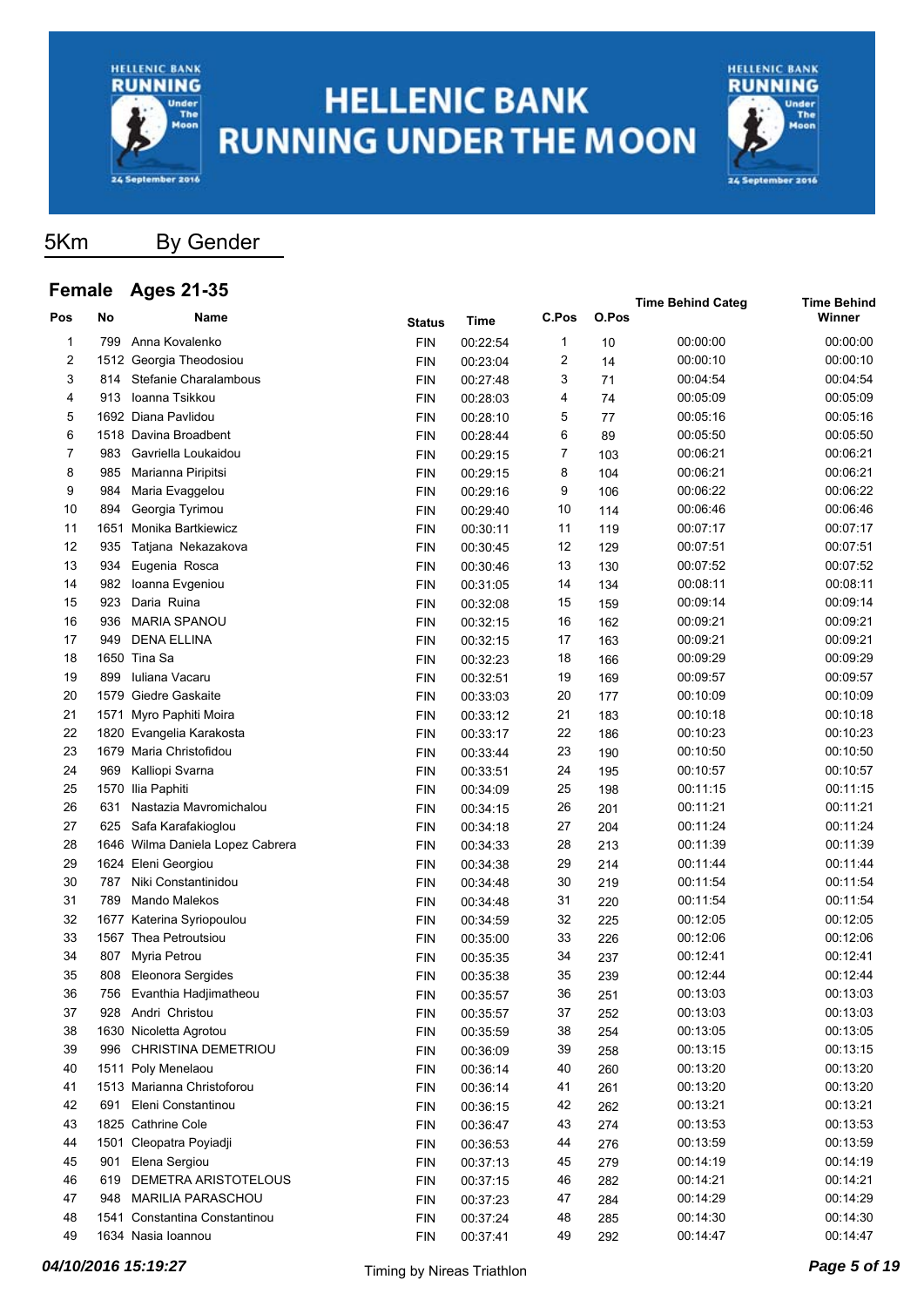



5Km By Gender

#### **Female Ages 21-35**

| <b>L</b> emaie |     | Ayes 21-99                 |               |          |       |       | <b>Time Behind Categ</b> | Time Behind |
|----------------|-----|----------------------------|---------------|----------|-------|-------|--------------------------|-------------|
| Pos            | No  | Name                       | <b>Status</b> | Time     | C.Pos | O.Pos |                          | Winner      |
| 50             | 754 | Melina leridou             | <b>FIN</b>    | 00:37:49 | 50    | 294   | 00:14:55                 | 00:14:55    |
| 51             | 746 | Stephani Steliou           | <b>FIN</b>    | 00:37:50 | 51    | 295   | 00:14:56                 | 00:14:56    |
| 52             | 600 | <b>GEORGIA ANASTASI</b>    | <b>FIN</b>    | 00:38:17 | 52    | 297   | 00:15:23                 | 00:15:23    |
| 53             | 921 | Mary Nicolaou              | <b>FIN</b>    | 00:39:11 | 53    | 305   | 00:16:17                 | 00:16:17    |
| 54             |     | 1622 Irene Loizidou        | <b>FIN</b>    | 00:39:11 | 54    | 306   | 00:16:17                 | 00:16:17    |
| 55             | 924 | Darina Savchenko           | <b>FIN</b>    | 00:39:16 | 55    | 308   | 00:16:22                 | 00:16:22    |
| 56             | 794 | Iulija Uzun                | <b>FIN</b>    | 00:39:26 | 56    | 313   | 00:16:32                 | 00:16:32    |
| 57             | 779 | Veronika Mesiti            | <b>FIN</b>    | 00:39:27 | 57    | 314   | 00:16:33                 | 00:16:33    |
| 58             | 795 | Mariana Osypchuk           | <b>FIN</b>    | 00:39:27 | 58    | 316   | 00:16:33                 | 00:16:33    |
| 59             | 953 | Chryso Argyrou             | <b>FIN</b>    | 00:39:31 | 59    | 317   | 00:16:37                 | 00:16:37    |
| 60             | 781 | Tatiana Nikitina           | <b>FIN</b>    | 00:39:33 | 60    | 318   | 00:16:39                 | 00:16:39    |
| 61             | 686 | Maria Georgiou             | <b>FIN</b>    | 00:39:35 | 61    | 319   | 00:16:41                 | 00:16:41    |
| 62             | 941 | ANDRIE KALOZOE             | <b>FIN</b>    | 00:39:45 | 62    | 323   | 00:16:51                 | 00:16:51    |
| 63             | 801 | Niki Theodorou             | <b>FIN</b>    | 00:39:51 | 63    | 329   | 00:16:57                 | 00:16:57    |
| 64             |     | 1657 Maria Marangou        | <b>FIN</b>    | 00:39:54 | 64    | 331   | 00:17:00                 | 00:17:00    |
| 65             |     | 1515 Theodora Pantopoli    | <b>FIN</b>    | 00:40:02 | 65    | 337   | 00:17:08                 | 00:17:08    |
| 66             |     | 1516 Rafaella Hadjispyrou  | <b>FIN</b>    | 00:40:02 | 66    | 338   | 00:17:08                 | 00:17:08    |
| 67             | 952 | Aphrodite Kyriakou         | <b>FIN</b>    | 00:40:16 | 67    | 344   | 00:17:22                 | 00:17:22    |
| 68             | 957 | Chrystia Panagiotou        | <b>FIN</b>    | 00:40:45 | 68    | 351   | 00:17:51                 | 00:17:51    |
| 69             | 902 | <b>MARIA PATTICHI</b>      | <b>FIN</b>    | 00:40:51 | 69    | 354   | 00:17:57                 | 00:17:57    |
| 70             |     | 1549 Emanouella Kouroufexi | <b>FIN</b>    | 00:40:51 | 70    | 355   | 00:17:57                 | 00:17:57    |
| 71             |     | 1572 Chara Louca           | <b>FIN</b>    | 00:40:51 | 71    | 356   | 00:17:57                 | 00:17:57    |
| 72             |     | 895 Anna Georgiou          | <b>FIN</b>    | 00:40:59 | 72    | 363   | 00:18:05                 | 00:18:05    |
| 73             |     | 1837 Andri Agathokleous    | <b>FIN</b>    | 00:41:02 | 73    | 364   | 00:18:08                 | 00:18:08    |
| 74             | 791 | Tatiana Loutsiou           | <b>FIN</b>    | 00:41:06 | 74    | 367   | 00:18:12                 | 00:18:12    |
| 75             | 813 | Nafsika Antonopoulou       | <b>FIN</b>    | 00:41:25 | 75    | 369   | 00:18:31                 | 00:18:31    |
| 76             |     | 1560 Rafaela Varianou      | <b>FIN</b>    | 00:41:28 | 76    | 371   | 00:18:34                 | 00:18:34    |
| 77             | 937 | <b>GLYKERIA ANDREOU</b>    | <b>FIN</b>    | 00:41:40 | 77    | 378   | 00:18:46                 | 00:18:46    |
| 78             | 770 | Alexandra Zissimides       | <b>FIN</b>    | 00:42:13 | 78    | 384   | 00:19:19                 | 00:19:19    |
| 79             |     | 1681 Solia Kyprianou       | <b>FIN</b>    | 00:42:30 | 79    | 387   | 00:19:36                 | 00:19:36    |
| 80             | 951 | Anna-Maria Vassiliades     | <b>FIN</b>    | 00:43:25 | 80    | 394   | 00:20:31                 | 00:20:31    |
| 81             | 744 | Lingli Li                  | <b>FIN</b>    | 00:43:26 | 81    | 396   | 00:20:32                 | 00:20:32    |
| 82             |     | 1664 Joanna Meletova       | <b>FIN</b>    | 00:43:27 | 82    | 398   | 00:20:33                 | 00:20:33    |
| 83             | 741 | Jane Qu                    | <b>FIN</b>    | 00:43:33 | 83    | 400   | 00:20:39                 | 00:20:39    |
| 84             | 632 | Nicoletta Epaminonda       | <b>FIN</b>    | 00:43:44 | 84    | 407   | 00:20:50                 | 00:20:50    |
| 85             |     | 1638 Areti Sofroniou       | <b>FIN</b>    | 00:43:48 | 85    | 408   | 00:20:54                 | 00:20:54    |
| 86             | 926 | Elsa Loucaidou             | <b>FIN</b>    | 00:43:49 | 86    | 409   | 00:20:55                 | 00:20:55    |
| 87             |     | 927 Xenia Saitti           | <b>FIN</b>    | 00:44:13 | 87    | 411   | 00:21:19                 | 00:21:19    |
| 88             | 933 | Oxana Kiouzalidou          | <b>FIN</b>    | 00:44:13 | 88    | 412   | 00:21:19                 | 00:21:19    |
| 89             |     | 692 Alexia Mavrocordatou   | <b>FIN</b>    | 00:44:26 | 89    | 415   | 00:21:32                 | 00:21:32    |
| 90             |     | 1565 Christiana Christofi  | <b>FIN</b>    | 00:44:31 | 90    | 416   | 00:21:37                 | 00:21:37    |
| 91             |     | 1554 Cleo Varianou         | <b>FIN</b>    | 00:44:34 | 91    | 417   | 00:21:40                 | 00:21:40    |
| 92             | 598 | <b>THEONI PILAVAKI</b>     | <b>FIN</b>    | 00:44:58 | 92    | 419   | 00:22:04                 | 00:22:04    |
| 93             | 683 | Maria Koupparis            | <b>FIN</b>    | 00:45:17 | 93    | 422   | 00:22:23                 | 00:22:23    |
| 94             | 628 | Irene Papayianni           | <b>FIN</b>    | 00:46:28 | 94    | 436   | 00:23:34                 | 00:23:34    |
| 95             |     | 1510 Teighlor-Jade Howard  | <b>FIN</b>    | 00:46:33 | 95    | 437   | 00:23:39                 | 00:23:39    |
| 96             |     | 1641 Elena Koumbari        | <b>FIN</b>    | 00:47:32 | 96    | 442   | 00:24:38                 | 00:24:38    |
| 97             | 940 | IOANNA IOANNOU             | <b>FIN</b>    | 00:48:25 | 97    | 449   | 00:25:31                 | 00:25:31    |
| 98             |     | 1021 MARGARITA MURARIU     | <b>FIN</b>    | 00:48:54 | 98    | 451   | 00:26:00                 | 00:26:00    |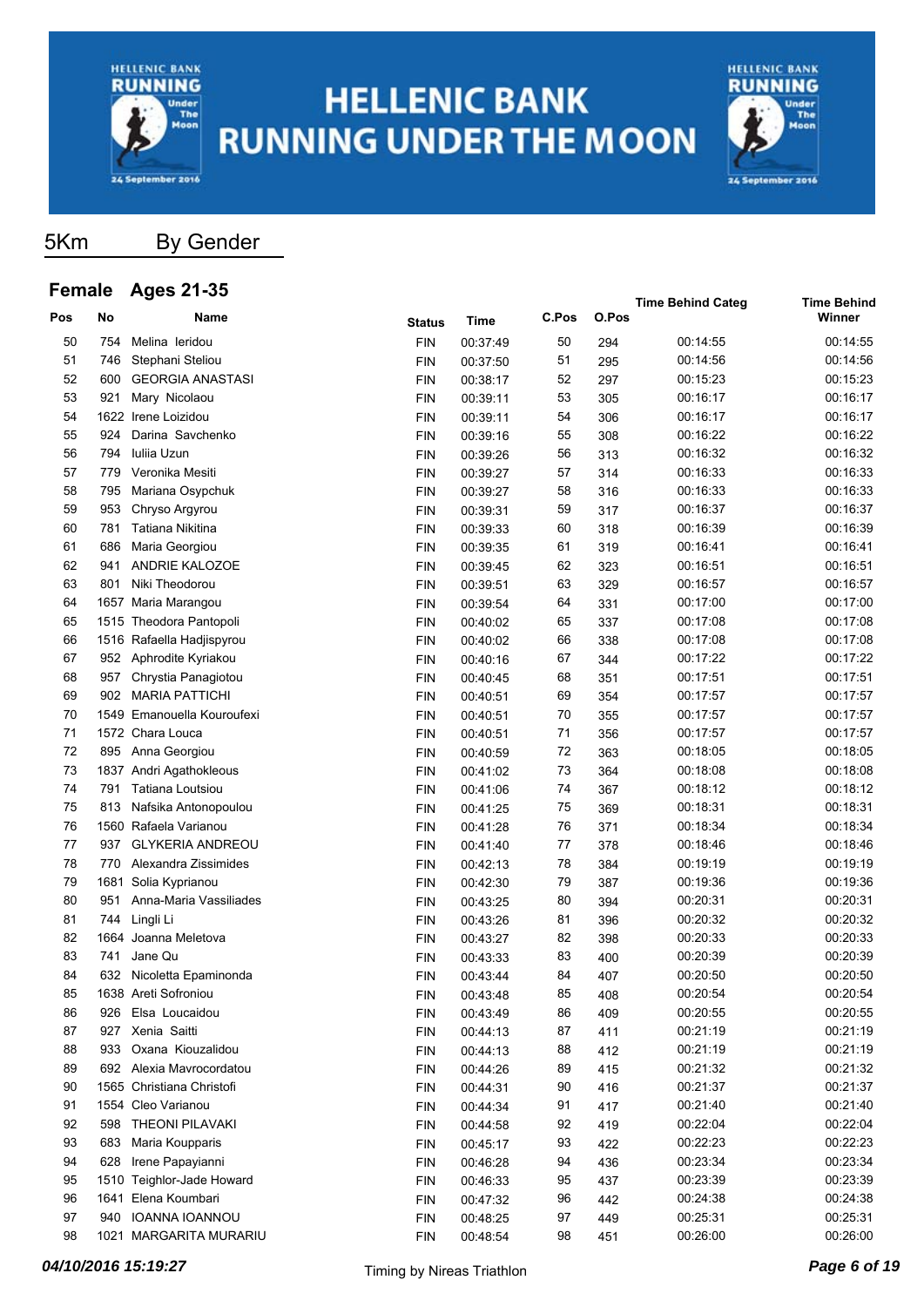



5Km By Gender

#### **Female Ages 21-35**

| <b>טווו</b> סוכ |      | Ayes z r-Ju               |               |             |       |       | <b>Time Behind Categ</b> | <b>Time Behind</b> |
|-----------------|------|---------------------------|---------------|-------------|-------|-------|--------------------------|--------------------|
| Pos             | No   | Name                      | <b>Status</b> | <b>Time</b> | C.Pos | O.Pos |                          | Winner             |
| 99              | 1824 | Elena Theodorou           | <b>FIN</b>    | 00:49:00    | 99    | 453   | 00:26:06                 | 00:26:06           |
| 100             |      | 1550 Maria Aresti         | <b>FIN</b>    | 00:49:07    | 100   | 454   | 00:26:13                 | 00:26:13           |
| 101             | 920  | Georgia Yiavashi          | <b>FIN</b>    | 00:49:15    | 101   | 461   | 00:26:21                 | 00:26:21           |
| 102             | 822  | Evelyn Charalambous       | <b>FIN</b>    | 00:50:09    | 102   | 469   | 00:27:15                 | 00:27:15           |
| 103             | 942  | <b>MARIA SAVVA</b>        | <b>FIN</b>    | 00:50:26    | 103   | 474   | 00:27:32                 | 00:27:32           |
| 104             | 939  | <b>KOULLA SAVVA</b>       | <b>FIN</b>    | 00:50:27    | 104   | 475   | 00:27:33                 | 00:27:33           |
| 105             | 967  | Evie Kyprianou            | <b>FIN</b>    | 00:50:33    | 105   | 477   | 00:27:39                 | 00:27:39           |
| 106             | 803  | Evanthi Antoniou          | <b>FIN</b>    | 00:50:42    | 106   | 484   | 00:27:48                 | 00:27:48           |
| 107             | 804  | Iphigeneia Pratsi         | <b>FIN</b>    | 00:50:45    | 107   | 486   | 00:27:51                 | 00:27:51           |
| 108             | 874  | Chara Constantinou        | <b>FIN</b>    | 00:52:04    | 108   | 500   | 00:29:10                 | 00:29:10           |
| 109             | 873  | Mikaela Kyriakou          | <b>FIN</b>    | 00:52:07    | 109   | 502   | 00:29:13                 | 00:29:13           |
| 110             | 806  | Franchesca Franchescou    | <b>FIN</b>    | 00:52:42    | 110   | 507   | 00:29:48                 | 00:29:48           |
| 111             | 747  | Gavriella Kyriakou        | <b>FIN</b>    | 00:54:02    | 111   | 525   | 00:31:08                 | 00:31:08           |
| 112             | 748  | Eleni Andreou             | <b>FIN</b>    | 00:54:02    | 112   | 526   | 00:31:08                 | 00:31:08           |
| 113             | 979  | Evi Economidou            | <b>FIN</b>    | 00:54:31    | 113   | 533   | 00:31:37                 | 00:31:37           |
| 114             |      | 1564 Melanthi Nicolaou    | <b>FIN</b>    | 00:55:09    | 114   | 539   | 00:32:15                 | 00:32:15           |
| 115             |      | 1687 Stella Papagapiou    | <b>FIN</b>    | 00:55:19    | 115   | 543   | 00:32:25                 | 00:32:25           |
| 116             | 961  | Andrea Kalorkoti          | <b>FIN</b>    | 00:55:45    | 116   | 548   | 00:32:51                 | 00:32:51           |
| 117             |      | 1546 Maria Galati         | <b>FIN</b>    | 00:56:03    | 117   | 554   | 00:33:09                 | 00:33:09           |
| 118             | 758  | Georgia Athanasiou        | <b>FIN</b>    | 00:57:01    | 118   | 570   | 00:34:07                 | 00:34:07           |
| 119             | 958  | Angeliki Andreou          | <b>FIN</b>    | 00:58:02    | 119   | 584   | 00:35:08                 | 00:35:08           |
| 120             | 959  | Evita Toutountzian        | <b>FIN</b>    | 00:58:02    | 120   | 585   | 00:35:08                 | 00:35:08           |
| 121             | 820  | Korina Sofocleous         | <b>FIN</b>    | 00:58:21    | 121   | 589   | 00:35:27                 | 00:35:27           |
| 122             |      | 1647 Rebecca Soteriou     | <b>FIN</b>    | 01:00:45    | 122   | 606   | 00:37:51                 | 00:37:51           |
| 123             |      | 1648 Myria Ioannou        | <b>FIN</b>    | 01:00:45    | 123   | 607   | 00:37:51                 | 00:37:51           |
| 124             |      | 1649 Evelyn Agroti        | <b>FIN</b>    | 01:00:45    | 124   | 608   | 00:37:51                 | 00:37:51           |
| 125             | 993  | Andri Charalambous        | <b>FIN</b>    | 01:01:23    | 125   | 613   | 00:38:29                 | 00:38:29           |
| 126             | 906  | Michaela Paschali         | <b>FIN</b>    | 01:03:36    | 126   | 631   | 00:40:42                 | 00:40:42           |
| 127             |      | 905 Tina Gavrielides      | <b>FIN</b>    | 01:03:37    | 127   | 633   | 00:40:43                 | 00:40:43           |
| 128             | 908  | Vayia Natsou              | <b>FIN</b>    | 01:03:37    | 128   | 634   | 00:40:43                 | 00:40:43           |
| 129             | 636  | Marianna Erodtou          | <b>FIN</b>    | 01:05:23    | 129   | 648   | 00:42:29                 | 00:42:29           |
| 130             | 637  | Jasmin Schmid             | <b>FIN</b>    | 01:05:24    | 130   | 649   | 00:42:30                 | 00:42:30           |
| 131             | 990  | <b>Christina Michael</b>  | <b>FIN</b>    | 01:05:56    | 131   | 654   | 00:43:02                 | 00:43:02           |
| 132             | 980  | Christina Argyrou         | <b>FIN</b>    | 01:07:05    | 132   | 662   | 00:44:11                 | 00:44:11           |
| 133             | 635  | Stavri Keliri             | <b>FIN</b>    | 01:07:18    | 133   | 671   | 00:44:24                 | 00:44:24           |
| 134             | 639  | <b>Evita Eliades</b>      | <b>FIN</b>    | 01:07:34    | 134   | 676   | 00:44:40                 | 00:44:40           |
| 135             | 644  | Demetra Avloniti          | <b>FIN</b>    | 01:07:34    | 135   | 677   | 00:44:40                 | 00:44:40           |
| 136             |      | 1682 Liana Vrana          | <b>FIN</b>    | 01:21:17    | 136   | 715   | 00:58:23                 | 00:58:23           |
| 137             |      | 1017 SOFI ANAGNOSTOPOULOU | <b>FIN</b>    | 01:21:41    | 137   | 719   | 00:58:47                 | 00:58:47           |
| 138             |      | 1010 MICHAELLA SKOUFIDOU  | <b>FIN</b>    | 01:21:42    | 138   | 723   | 00:58:48                 | 00:58:48           |
|                 |      |                           |               |             |       |       |                          |                    |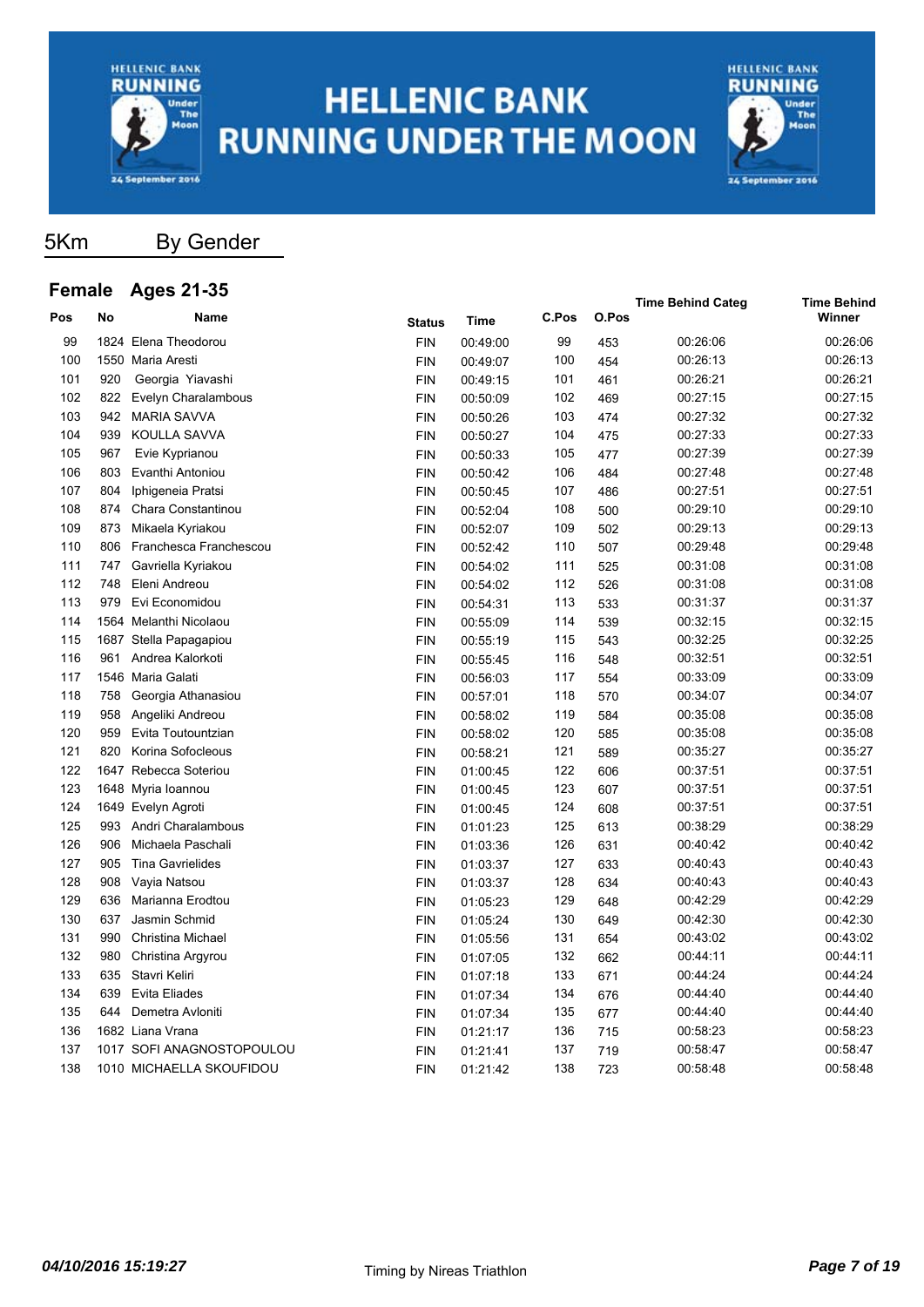



### 5Km By Gender

| <b>Male</b>             |     | <b>Ages 36-44</b>                |               |          |       |       | <b>Time Behind Categ</b> | <b>Time Behind</b> |
|-------------------------|-----|----------------------------------|---------------|----------|-------|-------|--------------------------|--------------------|
| Pos                     | No  | <b>Name</b>                      | <b>Status</b> | Time     | C.Pos | O.Pos |                          | Winner             |
| 1                       | 890 | <b>Terrence Kiely</b>            | <b>FIN</b>    | 00:21:19 | 1     | 6     | 00:00:00                 | 00:03:14           |
| $\overline{\mathbf{c}}$ |     | 1632 Marios Panayiotou           | <b>FIN</b>    | 00:24:53 | 2     | 27    | 00:03:34                 | 00:06:48           |
| 3                       |     | 892 Marios Hadjikyriakos         | <b>FIN</b>    | 00:25:17 | 3     | 30    | 00:03:58                 | 00:07:12           |
| 4                       | 682 | Demetris Eliades                 | <b>FIN</b>    | 00:25:33 | 4     | 33    | 00:04:14                 | 00:07:28           |
| 5                       | 496 | Kiriakos Panayiotou              | <b>FIN</b>    | 00:25:41 | 5     | 36    | 00:04:22                 | 00:07:36           |
| 6                       | 893 | Michalis Hadjikyriakos           | <b>FIN</b>    | 00:25:42 | 6     | 37    | 00:04:23                 | 00:07:37           |
| 7                       | 891 | Panayiotis Chrysostomou          | <b>FIN</b>    | 00:25:50 | 7     | 38    | 00:04:31                 | 00:07:45           |
| 8                       |     | 1672 Marios Koudounias           | <b>FIN</b>    | 00:26:32 | 8     | 48    | 00:05:13                 | 00:08:27           |
| 9                       |     | 1576 Constantinos Constantinides | <b>FIN</b>    | 00:27:40 | 9     | 68    | 00:06:21                 | 00:09:35           |
| 10                      | 910 | Lefteris Meliotis                | <b>FIN</b>    | 00:27:46 | 10    | 69    | 00:06:27                 | 00:09:41           |
| 11                      | 896 | Marios Hadjikyriakos             | <b>FIN</b>    | 00:28:06 | 11    | 75    | 00:06:47                 | 00:10:01           |
| 12                      |     | 1631 Haris Kallikas              | <b>FIN</b>    | 00:28:15 | 12    | 79    | 00:06:56                 | 00:10:10           |
| 13                      |     | 1577 Pericles Pericleous         | <b>FIN</b>    | 00:28:19 | 13    | 81    | 00:07:00                 | 00:10:14           |
| 14                      | 695 | George Nearchou                  | <b>FIN</b>    | 00:28:34 | 14    | 86    | 00:07:15                 | 00:10:29           |
| 15                      |     | 1661 Savvakis Raounas            | <b>FIN</b>    | 00:28:45 | 15    | 92    | 00:07:26                 | 00:10:40           |
| 16                      | 597 | <b>CONSTANTINOS PAPADAMOU</b>    | <b>FIN</b>    | 00:30:35 | 16    | 125   | 00:09:16                 | 00:12:30           |
| 17                      | 915 | Pavlos Orfanos                   | <b>FIN</b>    | 00:30:41 | 17    | 127   | 00:09:22                 | 00:12:36           |
| 18                      |     | 1599 Aristos Aristodemou         | <b>FIN</b>    | 00:30:58 | 18    | 133   | 00:09:39                 | 00:12:53           |
| 19                      | 914 | <b>Stelios Panagides</b>         | <b>FIN</b>    | 00:31:24 | 19    | 138   | 00:10:05                 | 00:13:19           |
| 20                      | 817 | Constantinos Kypriotis           | <b>FIN</b>    | 00:31:49 | 20    | 148   | 00:10:30                 | 00:13:44           |
| 21                      | 950 | CHRISTODOULOS PAPACHRISTOFOROU   | <b>FIN</b>    | 00:32:17 | 21    | 164   | 00:10:58                 | 00:14:12           |
| 22                      |     | 1559 George Pantzaros            | <b>FIN</b>    | 00:32:51 | 22    | 170   | 00:11:32                 | 00:14:46           |
| 23                      |     | 1534 Thanos Kotsaftis            | <b>FIN</b>    | 00:33:03 | 23    | 176   | 00:11:44                 | 00:14:58           |
| 24                      | 755 | Michalis Kyriakides              | <b>FIN</b>    | 00:35:50 | 24    | 246   | 00:14:31                 | 00:17:45           |
| 25                      |     | 1566 Nikolas Ouranos             | <b>FIN</b>    | 00:36:12 | 25    | 259   | 00:14:53                 | 00:18:07           |
| 26                      |     | 1659 Andreas Thoma               | <b>FIN</b>    | 00:37:12 | 26    | 278   | 00:15:53                 | 00:19:07           |
| 27                      |     | 1667 Konstantinos Makris         | <b>FIN</b>    | 00:37:14 | 27    | 281   | 00:15:55                 | 00:19:09           |
| 28                      |     | 1539 Alexis Avgoustis            | <b>FIN</b>    | 00:37:16 | 28    | 283   | 00:15:57                 | 00:19:11           |
| 29                      |     | 1036 Nickolaos Giannoulis        | <b>FIN</b>    | 00:38:32 | 29    | 300   | 00:17:13                 | 00:20:27           |
| 30                      |     | 1670 Yannis Pavlou               | <b>FIN</b>    | 00:39:38 | 30    | 321   | 00:18:19                 | 00:21:33           |
| 31                      |     | 1038 Ioannis Bouchlis            | <b>FIN</b>    | 00:40:23 | 31    | 348   | 00:19:04                 | 00:22:18           |
| 32                      |     | 1569 Panagiotis Moiras           | <b>FIN</b>    | 00:41:37 | 32    | 376   | 00:20:18                 | 00:23:32           |
| 33                      | 968 | Alexis Zachariou                 | <b>FIN</b>    | 00:50:32 | 33    | 476   | 00:29:13                 | 00:32:27           |
| 34                      | 775 | <b>Constantinos Meivatzis</b>    | <b>FIN</b>    | 00:51:43 | 34    | 498   | 00:30:24                 | 00:33:38           |
| 35                      |     | 1022 CHRIS CHRISTODOULOU         | <b>FIN</b>    | 01:03:49 | 35    | 640   | 00:42:30                 | 00:45:44           |
| 36                      | 641 | George Christou                  | <b>FIN</b>    | 01:07:31 | 36    | 674   | 00:46:12                 | 00:49:26           |
| 37                      | 643 | Simos Mantzouranos               | <b>FIN</b>    | 01:08:45 | 37    | 688   | 00:47:26                 | 00:50:40           |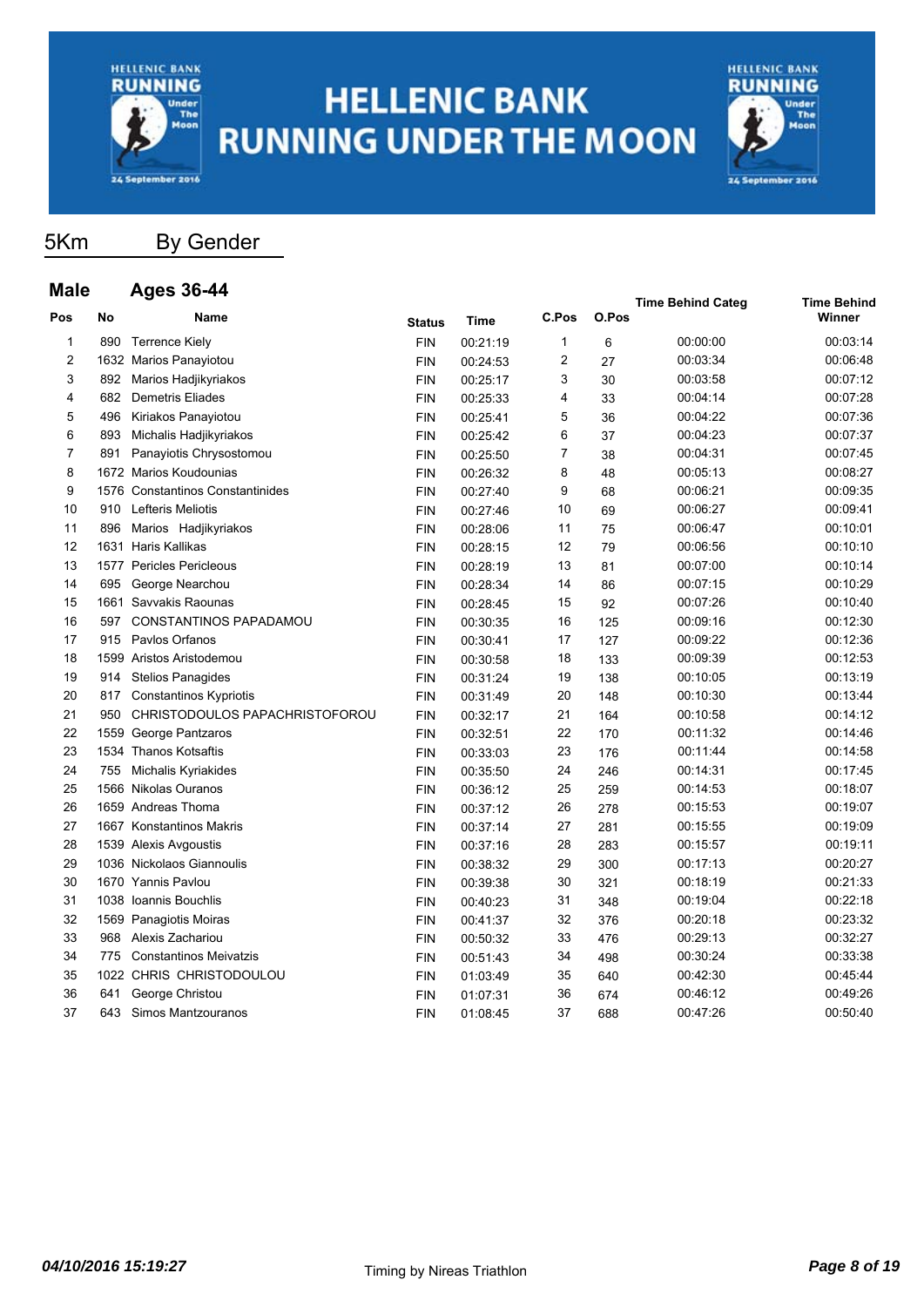



5Km By Gender

#### **Female Ages 36-44 Pos No Name Time C.Pos O.Pos Time Behind Categ Time Behind Status** Time C.Pos O.Pos **C.Pos** 1 1791 nayia modestou FIN 00:23:39 1 17 00:00:00 00:00:45 2 998 MELINA PETRIDOU FIN 00:24:23 2 20 00:00:44 00:01:29 3 1003 EVGENIA PAPAGEORGIOU FIN 00:25:59 3 43 00:02:20 00:03:05 4 1000 DEMETRA DEMETRI FIN 00:26:14 4 46 00:02:35 00:03:20 5 1526 Katerina Sedykh FIN 00:26:35 5 49 00:02:56 00:03:41 6 1517 Vikki Cox FIN 00:28:23 6 82 00:04:44 00:05:29 7 1540 Efi Argyridou Mylona FIN 00:29:11 7 101 00:05:32 00:06:17 8 1585 Maria Antoniou FIN 00:31:06 8 137 00:07:27 00:08:12 9 1627 Aliki Makridou FIN 00:32:56 9 173 00:09:17 00:10:02 10 1666 Stavroula Theodotou FIN 00:33:16 10 185 00:09:37 00:10:22 11 638 Solveig Hasse FIN 00:33:36 11 188 00:09:57 00:10:42 12 1532 Natasha Peleties FIN 00:33:47 12 192 00:10:08 00:10:53 13 1533 Maria Louca FIN 00:33:47 13 193 00:10:08 00:10:53 14 1596 Eleni Angastinioti FIN 00:34:20 14 206 00:10:41 00:11:26 15 596 EVGENIA CONSTANTINOU FIN 00:34:27 15 211 00:10:48 00:11:33 16 1675 Georgia Themistocleous FIN 00:34:57 16 222 00:11:18 00:12:03 17 1690 Amaya Gordillo FIN 00:35:48 17 244 00:12:09 00:12:54 18 1535 Vangelo Georgiadou FIN 00:36:17 18 264 00:12:38 00:13:23 19 1583 Suzanne Baxter FIN 00:37:24 19 286 00:13:45 00:14:30 20 1524 Vicky Solomonidou FIN 00:39:03 20 304 00:15:24 00:16:09 21 1503 Michelle Gilhart FIN 00:39:15 21 307 00:15:36 00:16:21 22 1584 Marilia Loizou FIN 00:39:24 22 311 00:15:45 00:16:30 23 1678 Katherine Kigudde FIN 00:43:18 23 392 00:19:39 00:20:24 24 1626 Dora Yiorkatzi FIN 00:44:18 24 413 00:20:39 00:21:24 25 897 Eliana Pieridou FIN 00:45:17 25 423 00:21:38 00:22:23 26 1669 Chloe Haralambous FIN 00:50:33 26 478 00:26:54 00:27:39 27 1673 Katerina Demetriadou FIN 00:50:33 27 479 00:26:54 00:27:39 28 809 Argyro Efstathiou FIN 00:50:44 28 485 00:27:05 00:27:50 29 760 Elena Achilleos FIN 00:51:49 29 499 00:28:10 00:28:55 30 1685 Lia Ioannides FIN 00:53:40 30 522 00:30:01 00:30:46 31 963 Davina Economou FIN 00:55:08 31 536 00:31:29 00:32:14 32 1561 Amalia Hadjimichael FIN 00:55:25 32 544 00:31:46 00:32:31 33 764 Anna Korelova Achilleos FIN 00:56:59 33 568 00:33:20 00:34:05 34 767 Rimma Tsatsalidi FIN 00:56:59 34 569 00:33:20 00:34:05 35 763 Irina Georgiadou FIN 00:57:01 35 571 00:33:22 00:34:07 36 1582 Laura Houston FIN 01:04:48 36 646 00:41:09 00:41:54 37 618 ERINI LOUKAIDES FIN 01:07:47 37 678 00:44:08 00:44:53 38 909 Fotoula Nikolaou FIN 01:08:57 38 690 00:45:18 00:46:03 39 1011 CHRYSTALLA STAVRINOU FIN 01:16:01 39 712 00:52:22 00:53:07 40 1556 Louiza Shakou FIN 01:21:17 40 713 00:57:38 00:58:23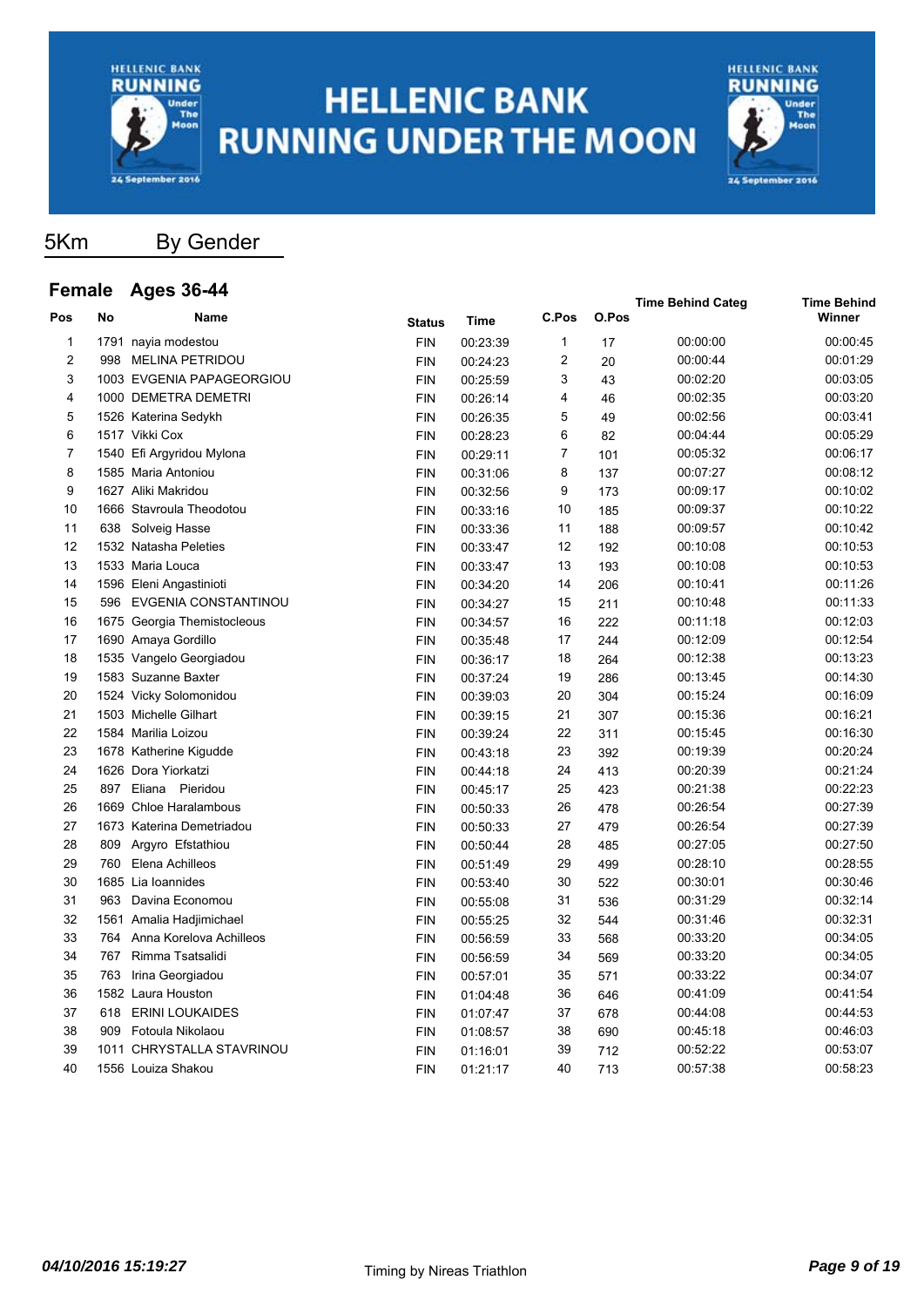



**Time Behind Categ Time Behind**

### 5Km By Gender

| <b>Male</b>    |           | Ages 45-54                      |               |             |       |       | <b>Time Behind Categ</b> | <b>Time Behind</b> |
|----------------|-----------|---------------------------------|---------------|-------------|-------|-------|--------------------------|--------------------|
| Pos            | <b>No</b> | Name                            | <b>Status</b> | <b>Time</b> | C.Pos | O.Pos |                          | Winner             |
| $\mathbf{1}$   |           | 1028 ANTHONY ASHIOTIS           | <b>FIN</b>    | 00:24:26    | 1     | 21    | 00:00:00                 | 00:06:21           |
| $\overline{2}$ | 997       | <b>CHRISTOS POYIATZI</b>        | <b>FIN</b>    | 00:25:53    | 2     | 40    | 00:01:27                 | 00:07:48           |
| 3              | 1521      | <b>Marios Genakritis</b>        | <b>FIN</b>    | 00:26:30    | 3     | 47    | 00:02:04                 | 00:08:25           |
| 4              |           | 1819 Elias Arvanitis            | <b>FIN</b>    | 00:26:53    | 4     | 56    | 00:02:27                 | 00:08:48           |
| 5              |           | 1590 Pavlos Avlonites           | <b>FIN</b>    | 00:27:06    | 5     | 59    | 00:02:40                 | 00:09:01           |
| 6              | 694       | <b>Charis Michael</b>           | <b>FIN</b>    | 00:29:05    | 6     | 96    | 00:04:39                 | 00:11:00           |
| 7              |           | 1575 Marios Violaris            | <b>FIN</b>    | 00:29:34    | 7     | 109   | 00:05:08                 | 00:11:29           |
| 8              |           | 1658 Orestis Messios            | <b>FIN</b>    | 00:30:16    | 8     | 121   | 00:05:50                 | 00:12:11           |
| 9              | 607       | <b>CHRISTOFOROS STYLIANIDES</b> | <b>FIN</b>    | 00:30:47    | 9     | 131   | 00:06:21                 | 00:12:42           |
| 10             | 606       | CHRISTOFOROS TELEMACHOU         | <b>FIN</b>    | 00:31:39    | 10    | 142   | 00:07:13                 | 00:13:34           |
| 11             |           | 1676 Yiangos Ioannides          | <b>FIN</b>    | 00:32:56    | 11    | 174   | 00:08:30                 | 00:14:51           |
| 12             |           | 1691 Alex Lupion                | <b>FIN</b>    | 00:35:47    | 12    | 243   | 00:11:21                 | 00:17:42           |
| 13             | 684       | Haris Hambakis                  | <b>FIN</b>    | 00:36:17    | 13    | 263   | 00:11:51                 | 00:18:12           |
| 14             | 771       | Spyros Zissimides               | <b>FIN</b>    | 00:36:39    | 14    | 270   | 00:12:13                 | 00:18:34           |
| 15             |           | 1043 Charalambos Stravopodis    | <b>FIN</b>    | 00:39:55    | 15    | 333   | 00:15:29                 | 00:21:50           |
| 16             |           | 1040 Nikolaos Vitoros           | <b>FIN</b>    | 00:39:56    | 16    | 334   | 00:15:30                 | 00:21:51           |
| 17             | 773       | Kyriakos Kyriakou               | <b>FIN</b>    | 00:41:28    | 17    | 370   | 00:17:02                 | 00:23:23           |
| 18             | 960       | Phivos Zomenis                  | <b>FIN</b>    | 00:43:29    | 18    | 399   | 00:19:03                 | 00:25:24           |
| 19             |           | 1642 Antreas Koumbari           | <b>FIN</b>    | 00:47:33    | 19    | 444   | 00:23:07                 | 00:29:28           |
| 20             | 759       | Michalis Onisiforou             | <b>FIN</b>    | 00:56:43    | 20    | 564   | 00:32:17                 | 00:38:38           |
| 21             | 776       | <b>Christos Michael</b>         | <b>FIN</b>    | 00:57:18    | 21    | 573   | 00:32:52                 | 00:39:13           |
| 22             | 916       | <b>Giannis Petsas</b>           | <b>FIN</b>    | 01:03:34    | 22    | 630   | 00:39:08                 | 00:45:29           |
| 23             |           | 1013 ALEXIS ARAVIS              | <b>FIN</b>    | 01:21:41    | 23    | 717   | 00:57:15                 | 01:03:36           |

### **Female Ages 45-54**

| Pos            | No   | Name                        | <b>Status</b> | Time     | C.Pos | O.Pos | $1.1110$ between the state of | Winner   |
|----------------|------|-----------------------------|---------------|----------|-------|-------|-------------------------------|----------|
|                | 1637 | Martha Soteriou             | <b>FIN</b>    | 00:24:31 | 1     | 22    | 00:00:00                      | 00:01:37 |
| $\overline{2}$ |      | 1027 NADA PANAYIOTOU        | <b>FIN</b>    | 00:26:36 | 2     | 50    | 00:02:05                      | 00:03:42 |
| 3              |      | 1558 Josephine Ananiou      | <b>FIN</b>    | 00:31:05 | 3     | 135   | 00:06:34                      | 00:08:11 |
| 4              |      | 1592 Arlene Papadopoulos    | <b>FIN</b>    | 00:31:52 | 4     | 149   | 00:07:21                      | 00:08:58 |
| 5              |      | 1536 Antigoni Tamba         | <b>FIN</b>    | 00:32:05 | 5     | 156   | 00:07:34                      | 00:09:11 |
| 6              |      | 1671 Laramie Shockey        | <b>FIN</b>    | 00:33:10 | 6     | 181   | 00:08:39                      | 00:10:16 |
| 7              |      | 1522 Nathalie Karaoghlanian | <b>FIN</b>    | 00:33:16 | 7     | 184   | 00:08:45                      | 00:10:22 |
| 8              |      | 1665 Elli Papalouca         | <b>FIN</b>    | 00:33:45 | 8     | 191   | 00:09:14                      | 00:10:51 |
| 9              |      | 1552 Eleftheria Ioannidou   | <b>FIN</b>    | 00:35:02 | 9     | 227   | 00:10:31                      | 00:12:08 |
| 10             |      | 762 Lydia Gavrielidou       | <b>FIN</b>    | 00:52:11 | 10    | 503   | 00:27:40                      | 00:29:17 |
| 11             | 743  | Yujie Mei                   | <b>FIN</b>    | 00:52:56 | 11    | 516   | 00:28:25                      | 00:30:02 |
| 12             | 751  | Selena Nicholas             | <b>FIN</b>    | 00:52:56 | 12    | 517   | 00:28:25                      | 00:30:02 |
| 13             | 898  | Maria Papacosta             | <b>FIN</b>    | 01:05:49 | 13    | 653   | 00:41:18                      | 00:42:55 |
| 14             | 1006 | <b>MARIA LONDOU</b>         | <b>FIN</b>    | 01:16:00 | 14    | 711   | 00:51:29                      | 00:53:06 |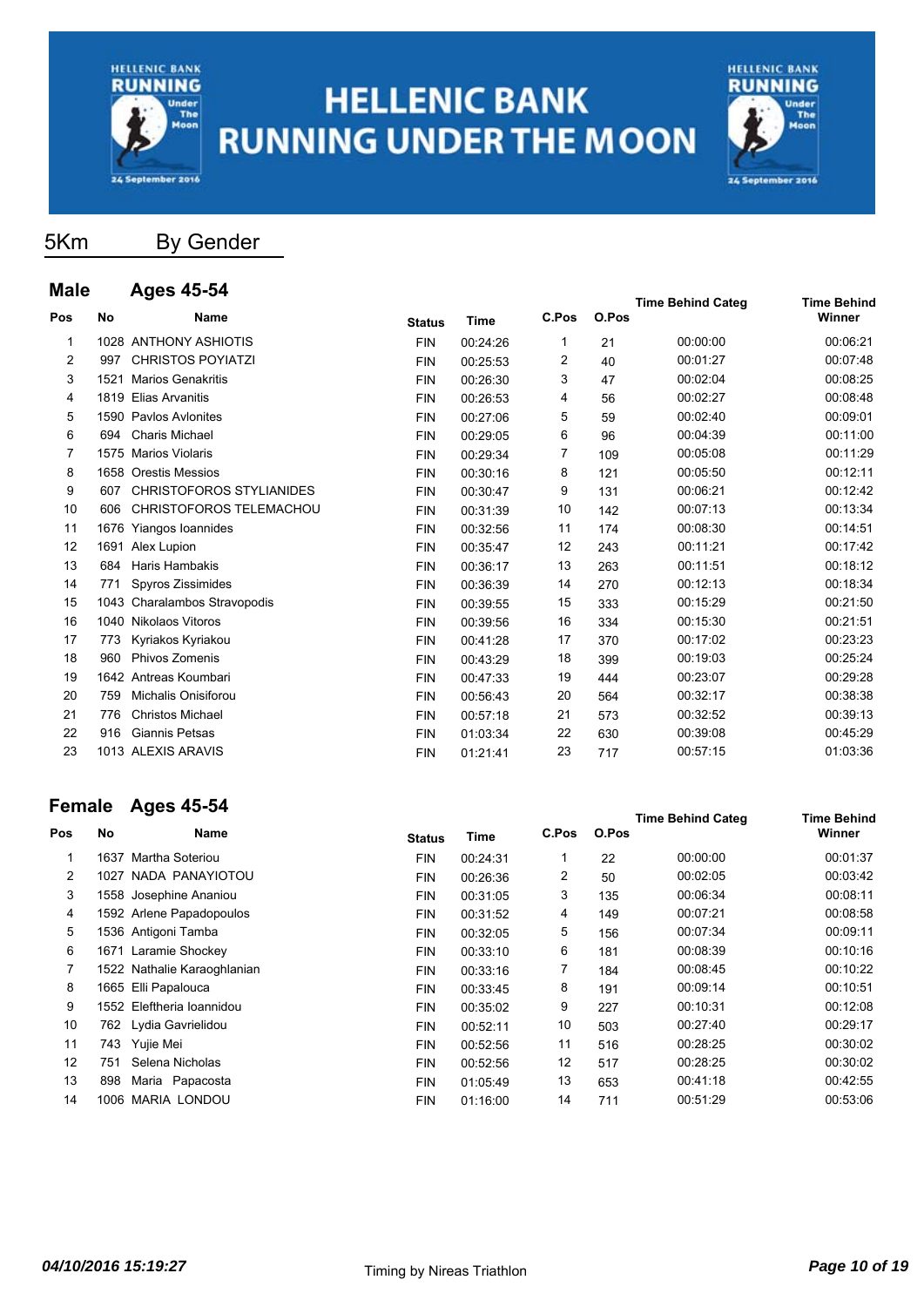



5Km By Gender

#### **Male Ages 55+**

| Maid |      | Ayca vu i             |               |          |       |       | <b>Time Behind Categ</b> | <b>Time Behind</b> |
|------|------|-----------------------|---------------|----------|-------|-------|--------------------------|--------------------|
| Pos  | No   | <b>Name</b>           | <b>Status</b> | Time     | C.Pos | O.Pos |                          | Winner             |
|      | 912  | Costas Violaris       | <b>FIN</b>    | 00:29:05 |       | 97    | 00:00:00                 | 00:11:00           |
| 2    | 911  | Marios Loukaides      | <b>FIN</b>    | 00:34:26 | 2     | 209   | 00:05:21                 | 00:16:21           |
| 3    | 1001 | IOANNIS GEORGIOU      | <b>FIN</b>    | 00:35:42 | 3     | 240   | 00:06:37                 | 00:17:37           |
| 4    | 903  | Demetris Vakis        | <b>FIN</b>    | 00:39:52 | 4     | 330   | 00:10:47                 | 00:21:47           |
| 5    | 608  | LOIZOS MAVROKOSTANTIS | <b>FIN</b>    | 00:40:16 | 5     | 343   | 00:11:11                 | 00:22:11           |
| 6    |      | 1019 FOTIS MARMARAS   | <b>FIN</b>    | 00:45:37 | 6     | 425   | 00:16:32                 | 00:27:32           |
|      | 772. | Vassos Hadjivassiliou | <b>FIN</b>    | 00:57:04 |       | 572   | 00:27:59                 | 00:38:59           |
| 8    |      | 1002 ANDREAS NICOLAOU | <b>FIN</b>    | 01:21:41 | 8     | 716   | 00:52:36                 | 01:03:36           |
|      |      |                       |               |          |       |       |                          |                    |

#### **Female Ages 55+**

| l elliale |      | — ду <del>с</del> э ээ⊤ |               |          |       |       | <b>Time Behind Categ</b> | <b>Time Behind</b> |
|-----------|------|-------------------------|---------------|----------|-------|-------|--------------------------|--------------------|
| Pos       | No   | Name                    | <b>Status</b> | Time     | C.Pos | O.Pos |                          | Winner             |
|           |      | 1696 Sharon Green       | FIN           | 00:38:36 |       | 302   | 00:00:00                 | 00:15:42           |
|           | 769  | Neldi Zissimides        | <b>FIN</b>    | 00:42:19 | 2     | 385   | 00:03:43                 | 00:19:25           |
|           | 1551 | Yianna Stilianou        | <b>FIN</b>    | 00:49:07 | 3     | 455   | 00:10:31                 | 00:26:13           |
| 4         |      | 765 Soula Kyriakidou    | <b>FIN</b>    | 01:00:23 | 4     | 600   | 00:21:47                 | 00:37:29           |
| 5         |      | 1654  Cody Hamilton     | FIN           | 01:04:48 | 5     | 647   | 00:26:12                 | 00:41:54           |
|           |      |                         |               |          |       |       |                          |                    |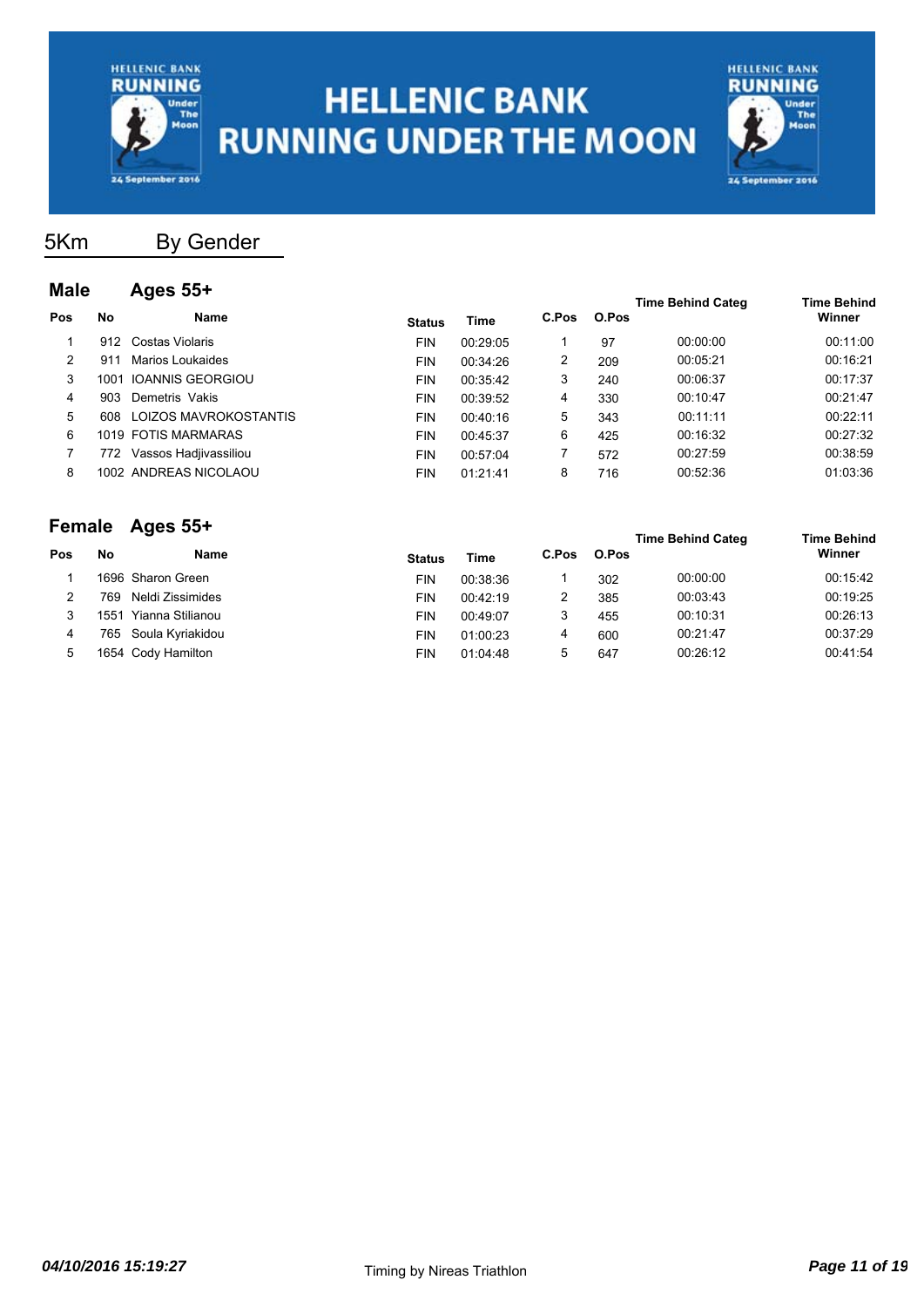



5Km By Gender

#### **Male open**

| Mala |     | open                           |            |          |       |                         | <b>Time Behind Categ</b> | <b>Time Behind</b> |
|------|-----|--------------------------------|------------|----------|-------|-------------------------|--------------------------|--------------------|
| Pos  | No  | Name                           | Status     | Time     | C.Pos | O.Pos                   |                          | Winner             |
| 1    |     | 1959 Constantinos Tsasmis      | <b>FIN</b> | 00:19:30 | 1     | $\overline{\mathbf{c}}$ | 00:00:00                 | 00:01:25           |
| 2    | 358 | <b>GEORGIOS CHIMARIS</b>       | <b>FIN</b> | 00:20:12 | 2     | 3                       | 00:00:42                 | 00:02:07           |
| 3    | 724 | Michalis Louroutziatis         | <b>FIN</b> | 00:21:35 | 3     | $\overline{7}$          | 00:02:05                 | 00:03:30           |
| 4    | 41  | <b>CHRISTOFOROS TZIRTZIPIS</b> | <b>FIN</b> | 00:22:34 | 4     | 9                       | 00:03:04                 | 00:04:29           |
| 5    | 40  | <b>SAVVAS TZIRTZIPIS</b>       | <b>FIN</b> | 00:22:59 | 5     | 12                      | 00:03:29                 | 00:04:54           |
| 6    | 229 | YIANNIS KYRIAKOU               | <b>FIN</b> | 00:24:43 | 6     | 24                      | 00:05:13                 | 00:06:38           |
| 7    | 505 | Nikos Mylonas                  | <b>FIN</b> | 00:25:31 | 7     | 31                      | 00:06:01                 | 00:07:26           |
| 8    | 83  | ANDREAS ANDREOU                | <b>FIN</b> | 00:25:32 | 8     | 32                      | 00:06:02                 | 00:07:27           |
| 9    | 680 | Demetris Protogeri             | <b>FIN</b> | 00:26:40 | 9     | 54                      | 00:07:10                 | 00:08:35           |
| 10   | 725 | Chrysostomos A. Chrysostomou   | <b>FIN</b> | 00:26:58 | 10    | 57                      | 00:07:28                 | 00:08:53           |
| 11   | 878 | Kyriakos Anastasiou            | <b>FIN</b> | 00:27:21 | 11    | 61                      | 00:07:51                 | 00:09:16           |
| 12   | 195 | ARISTOS PAPAONISIFOROU         | <b>FIN</b> | 00:27:27 | 12    | 62                      | 00:07:57                 | 00:09:22           |
| 13   | 698 | George Hadjipanayis            | <b>FIN</b> | 00:27:28 | 13    | 63                      | 00:07:58                 | 00:09:23           |
| 14   | 700 | George Kitis                   | <b>FIN</b> | 00:27:29 | 14    | 64                      | 00:07:59                 | 00:09:24           |
| 15   | 669 | Marios Kogorozi                | <b>FIN</b> | 00:27:58 | 15    | 73                      | 00:08:28                 | 00:09:53           |
| 16   | 236 | <b>VASILIS GEORGIADIS</b>      | <b>FIN</b> | 00:28:11 | 16    | 78                      | 00:08:41                 | 00:10:06           |
| 17   | 8   | <b>GIORGOS GIORGALLAS</b>      | <b>FIN</b> | 00:28:25 | 17    | 83                      | 00:08:55                 | 00:10:20           |
| 18   | 889 | Andreas Andreou                | <b>FIN</b> | 00:28:37 | 18    | 87                      | 00:09:07                 | 00:10:32           |
| 19   | 706 | Charalambos Charalambous       | <b>FIN</b> | 00:28:44 | 19    | 91                      | 00:09:14                 | 00:10:39           |
| 20   | 573 | Zacharias Zachariou            | <b>FIN</b> | 00:28:50 | 20    | 93                      | 00:09:20                 | 00:10:45           |
| 21   | 583 | Loucas Louca                   | <b>FIN</b> | 00:28:50 | 21    | 94                      | 00:09:20                 | 00:10:45           |
| 22   | 188 | <b>CHARIS VASILIOU</b>         | <b>FIN</b> | 00:28:52 | 22    | 95                      | 00:09:22                 | 00:10:47           |
| 23   | 565 | Nicolas Christophorides        | <b>FIN</b> | 00:29:05 | 23    | 98                      | 00:09:35                 | 00:11:00           |
| 24   | 237 | <b>STAVROS ECONOMIDES</b>      | <b>FIN</b> | 00:29:08 | 24    | 99                      | 00:09:38                 | 00:11:03           |
| 25   | 699 | Charis Kassinou                | <b>FIN</b> | 00:29:14 | 25    | 102                     | 00:09:44                 | 00:11:09           |
| 26   | 25  | NEOPHYTOS NEOPHYTOU            | <b>FIN</b> | 00:29:35 | 26    | 110                     | 00:10:05                 | 00:11:30           |
| 27   | 151 | <b>CONSTANTINOS PAVLIDES</b>   | <b>FIN</b> | 00:29:37 | 27    | 112                     | 00:10:07                 | 00:11:32           |
| 28   | 194 | <b>MARIOS THEOFILOU</b>        | <b>FIN</b> | 00:29:39 | 28    | 113                     | 00:10:09                 | 00:11:34           |
| 29   | 130 | MICHAEL VASSILIADES            | <b>FIN</b> | 00:30:14 | 29    | 120                     | 00:10:44                 | 00:12:09           |
| 30   | 124 | PANAYIOTIS PANAYIDES           | <b>FIN</b> | 00:30:25 | 30    | 123                     | 00:10:55                 | 00:12:20           |
| 31   | 726 | Christodoulos Kaouranis        | <b>FIN</b> | 00:30:43 | 31    | 128                     | 00:11:13                 | 00:12:38           |
| 32   | 703 | Petros Mitsigiorgis            | <b>FIN</b> | 00:31:29 | 32    | 140                     | 00:11:59                 | 00:13:24           |
| 33   | 140 | <b>ALEXIS MICHAELIDES</b>      | <b>FIN</b> | 00:31:34 | 33    | 141                     | 00:12:04                 | 00:13:29           |
| 34   | 235 | PANAYIOTIS MICHAEL             | <b>FIN</b> | 00:31:41 | 34    | 143                     | 00:12:11                 | 00:13:36           |
| 35   | 154 | <b>STELIOS CHARALAMBOUS</b>    | <b>FIN</b> | 00:31:48 | 35    | 145                     | 00:12:18                 | 00:13:43           |
| 36   | 730 | Dimo Petrov                    | <b>FIN</b> | 00:31:48 | 36    | 146                     | 00:12:18                 | 00:13:43           |
| 37   | 731 | Dobromir Vasilev               | <b>FIN</b> | 00:31:48 | 37    | 147                     | 00:12:18                 | 00:13:43           |
| 38   | 164 | KOUNTOURAS GEORGIOS            | <b>FIN</b> | 00:31:58 | 38    | 151                     | 00:12:28                 | 00:13:53           |
| 39   |     | 385 THEODOSIS VAKALIAOU        | <b>FIN</b> | 00:32:00 | 39    | 153                     | 00:12:30                 | 00:13:55           |
| 40   |     | 252 STELIOS PANAYIOTOU         | <b>FIN</b> | 00:32:04 | 40    | 155                     | 00:12:34                 | 00:13:59           |
| 41   | 19  | DAVID DAVIDIAN                 | <b>FIN</b> | 00:32:06 | 41    | 157                     | 00:12:36                 | 00:14:01           |
| 42   | 717 | Stelios Herodotou              | <b>FIN</b> | 00:32:07 | 42    | 158                     | 00:12:37                 | 00:14:02           |
| 43   | 273 | <b>THOMAS EROTOKRITOU</b>      | <b>FIN</b> | 00:32:27 | 43    | 167                     | 00:12:57                 | 00:14:22           |
| 44   |     | 118 CHRYSAFINIS SAVVAS         | <b>FIN</b> | 00:32:28 | 44    | 168                     | 00:12:58                 | 00:14:23           |
| 45   | 468 | <b>Chrysis Pantelides</b>      | <b>FIN</b> | 00:32:52 | 45    | 171                     | 00:13:22                 | 00:14:47           |
| 46   |     | 125 STEFANOS PANAYIOTIDES      | <b>FIN</b> | 00:32:59 | 46    | 175                     | 00:13:29                 | 00:14:54           |
| 47   | 837 | Andreas Christodoulides        | <b>FIN</b> | 00:33:11 | 47    | 182                     | 00:13:41                 | 00:15:06           |
| 48   | 842 | <b>DENNIS KITROMILIDES</b>     | <b>FIN</b> | 00:33:47 | 48    | 194                     | 00:14:17                 | 00:15:42           |
| 49   | 71  | PANAYIOTIS AGAPIOU             | <b>FIN</b> | 00:33:57 | 49    | 196                     | 00:14:27                 | 00:15:52           |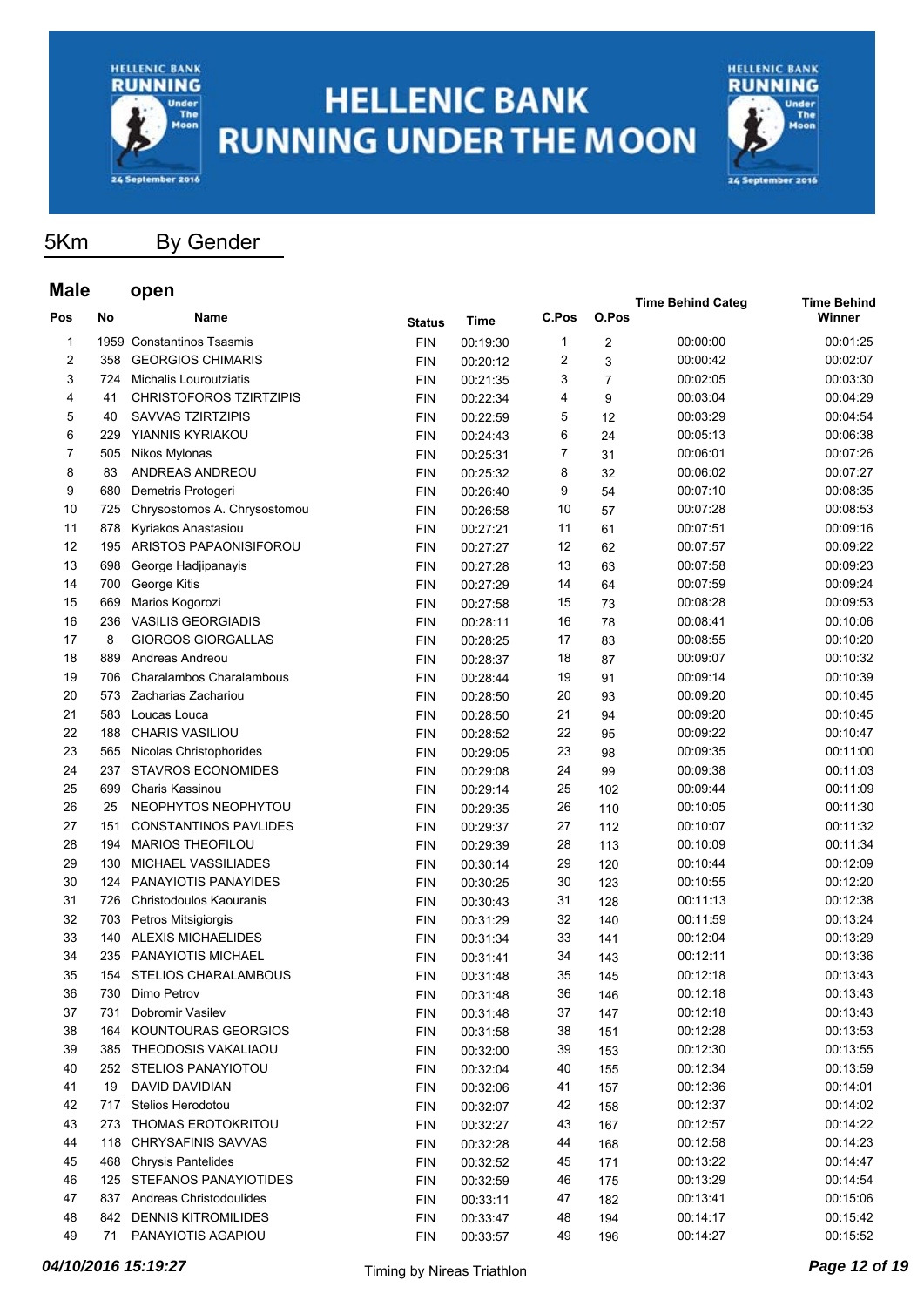



5Km By Gender

#### **Male open Pos No Name Time C.Pos O.Pos Time Behind Categ Time Behind Status** Time C.Pos O.Pos **C.Pos** 50 732 Tsvetoslav Grigorov FIN 00:34:13 50 199 00:14:43 00:16:08 51 709 Stelios smyrillis FIN 00:34:22 51 207 00:14:52 00:16:17 52 65 KYRIAKOS CONSTANTINOU FIN 00:34:26 52 210 00:14:56 00:16:21 53 660 Constantinos Hadjistephanou FIN 00:34:57 53 223 00:15:27 00:16:52 54 234 MARIOS C. KALOTYCHOS FIN 00:35:02 54 228 00:15:32 00:16:57 55 54 CONSTANTINOS PITTAS FIN 00:35:03 55 229 00:15:33 00:16:58 56 152 ANNA PIERIDOU FIN 00:35:12 56 230 00:15:42 00:17:07 57 3 ANASTASIOS TRITAS FIN 00:35:14 57 231 00:15:44 00:17:09 58 22 NESTORAS NESTOROS FIN 00:35:15 58 232 00:15:45 00:17:10 59 23 PANAYIOTIS PANTZIAROS FIN 00:35:22 59 235 00:15:52 00:17:17 60 1012 MARIO DOBREV FIN 00:36:00 60 255 00:16:30 00:17:55 61 148 MARIA MAVRONICOLA FIN 00:36:03 61 257 00:16:33 00:17:58 62 727 Constantinos Koumbaris FIN 00:36:22 62 265 00:16:52 00:18:17 63 129 CHRISTOS SPYROU FIN 00:36:39 63 272 00:17:09 00:18:34 64 654 Savvas Hadjiyiangou FIN 00:37:13 64 280 00:17:43 00:19:08 65 880 Andreas Athanasiou FIN 00:37:28 65 288 00:17:58 00:19:23 66 343 KYRIAKOS ROUVAS FIN 00:37:34 66 289 00:18:04 00:19:29 67 344 FILIPPOS ROUVAS FIN 00:37:36 67 290 00:18:06 00:19:31 68 67 NIKOS NIKOLAOU FIN 00:37:45 68 293 00:18:15 00:19:40 69 265 ANDREAS ASSIOTIS FIN 00:38:02 69 296 00:18:32 00:19:57 70 302 KYRIACOS MATSIKARIS FIN 00:38:47 70 303 00:19:17 00:20:42 71 327 NIKOLAS AGROTIS FIN 00:39:20 71 309 00:19:50 00:21:15 72 334 PHILIPPOS CONSTANTI FIN 00:39:37 72 320 00:20:07 00:21:32 73 335 PAPAGEORGIOU RENOS FIN 00:39:38 73 322 00:20:08 00:21:33 74 153 CHARIS HADJILAMBRI FIN 00:39:49 74 327 00:20:19 00:21:44 75 254 ANDREAS EFSTATHIOU FIN 00:40:04 75 339 00:20:34 00:21:59 76 651 Panagiotis Dionysiou FIN 00:40:16 76 345 00:20:46 00:22:11 77 50 PANAYIOTIS STAVROU FIN 00:40:48 77 352 00:21:18 00:22:43 78 102 YIANNIS KALAITZIS FIN 00:40:57 78 361 00:21:27 00:22:52 79 159 THEODOROS THEODOROU FIN 00:41:03 79 365 00:21:33 00:22:58 80 6 NEKTARIOS NEOPTOLEMOU FIN 00:41:29 80 372 00:21:59 00:23:24 81 9 STELIOS DEMOSTHENOUS FIN 00:41:29 81 373 00:21:59 00:23:24 82 17 ANDREAS CONSTANTINOU FIN 00:41:29 82 374 00:21:59 00:23:24 83 712 Ioanna Smyrillis FIN 00:41:30 83 375 00:22:00 00:23:25 84 49 ANDREAS STAVROU FIN 00:41:55 84 380 00:22:25 00:23:50 85 362 HADJITHEODOSIOU KYRIACOS FIN 00:41:55 85 381 00:22:25 00:23:50 86 315 NICOS ZYNGAS FIN 00:42:22 86 386 00:22:52 00:24:17 87 349 ANDREAS CONSTANTINOU FIN 00:43:07 87 389 00:23:37 00:25:02 88 835 George Starakas FIN 00:43:13 88 391 00:23:43 00:25:08 89 27 STAVROS LEONIDOU FIN 00:43:37 89 402 00:24:07 00:25:32 90 28 GIORGOS CHRISTOU FIN 00:43:37 90 403 00:24:07 00:25:32 91 417 CHARIS KARAOLIDIS FIN 00:46:26 91 434 00:26:56 00:28:21 92 128 MARTINOS SOTERIOU FIN 00:46:27 92 435 00:26:57 00:28:22 93 876 Demetris Anastasiou FIN 00:49:08 93 456 00:29:38 00:31:03 94 393 LOIZOS KONIZOS FIN 00:49:19 94 464 00:29:49 00:31:14 95 175 STELIOS PANTELI FIN 00:50:37 95 481 00:31:07 00:32:32 96 2 BERT PIJLS FIN 00:51:03 96 487 00:31:33 00:32:58 97 206 GEORGE KARAGEORGIS FIN 00:51:03 97 488 00:31:33 00:32:58

98 31 DIMITRIS SPARSIS FIN 00:51:05 98 489 00:31:35 00:33:00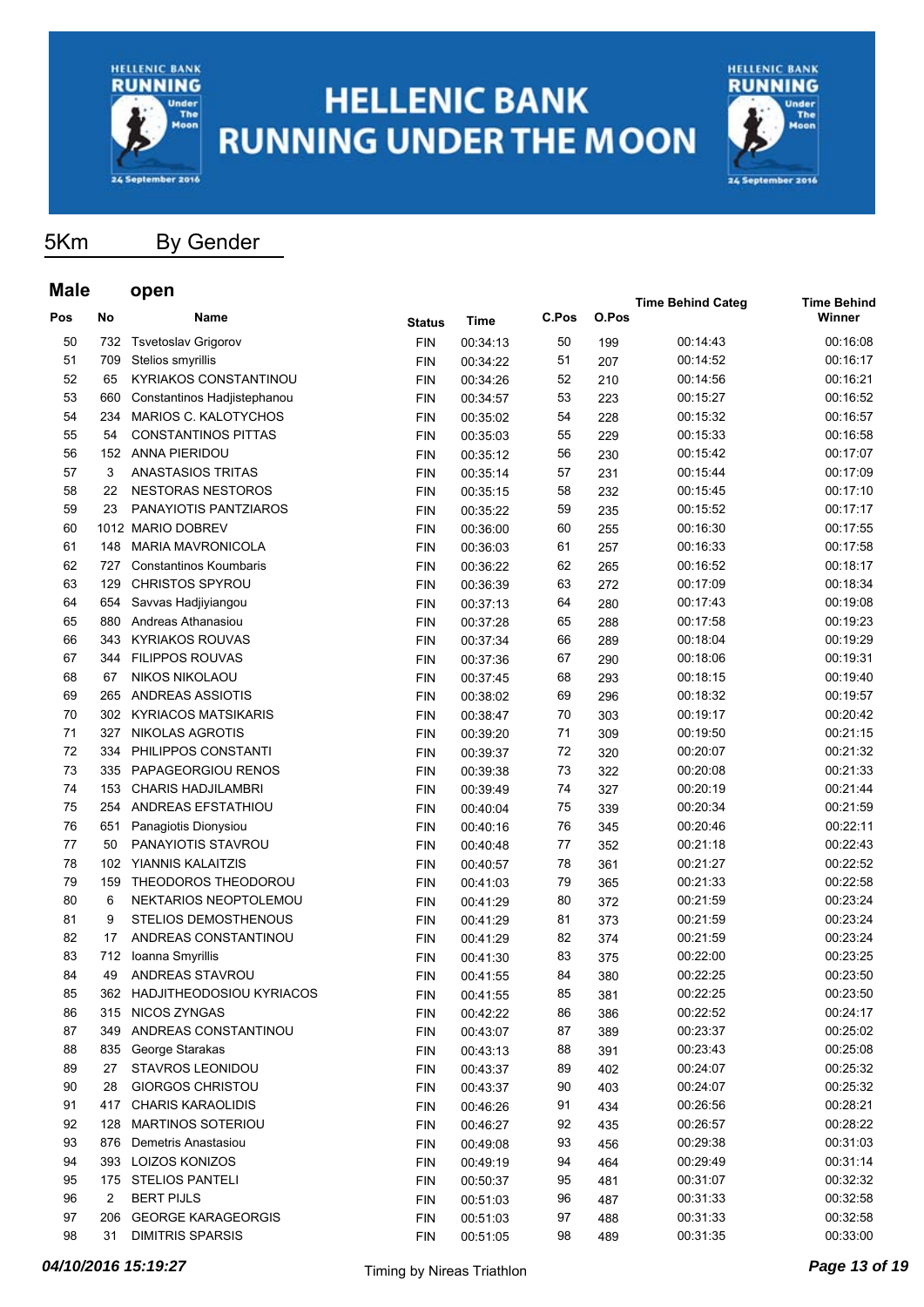



5Km By Gender

### **Male open**

| Male |           | open                          |               |             |       |       | <b>Time Behind Categ</b> | <b>Time Behind</b> |
|------|-----------|-------------------------------|---------------|-------------|-------|-------|--------------------------|--------------------|
| Pos  | <b>No</b> | Name                          | <b>Status</b> | <b>Time</b> | C.Pos | O.Pos |                          | Winner             |
| 99   | 287       | <b>GEORGIOS FEREOS</b>        | <b>FIN</b>    | 00:51:05    | 99    | 490   | 00:31:35                 | 00:33:00           |
| 100  | 666       | Ioannis Nikolaides            | <b>FIN</b>    | 00:51:19    | 100   | 491   | 00:31:49                 | 00:33:14           |
| 101  | 35        | <b>CHARALAMBOS SERGIDES</b>   | <b>FIN</b>    | 00:51:32    | 101   | 494   | 00:32:02                 | 00:33:27           |
| 102  | 158       | CHRISTIANA KOUDOUNARI         | <b>FIN</b>    | 00:51:32    | 102   | 495   | 00:32:02                 | 00:33:27           |
| 103  |           | 278 VLAD BOTIC                | <b>FIN</b>    | 00:52:45    | 103   | 508   | 00:33:15                 | 00:34:40           |
| 104  | 576       | Klitos Evripidou              | <b>FIN</b>    | 00:52:53    | 104   | 512   | 00:33:23                 | 00:34:48           |
| 105  | 580       | Constantinos Stylianou        | <b>FIN</b>    | 00:52:53    | 105   | 513   | 00:33:23                 | 00:34:48           |
| 106  |           | 220 ANDREAS NEOKLEOUS         | <b>FIN</b>    | 00:53:53    | 106   | 524   | 00:34:23                 | 00:35:48           |
| 107  | 227       | PHILIPPOS ANTONIADES          | <b>FIN</b>    | 00:54:08    | 107   | 527   | 00:34:38                 | 00:36:03           |
| 108  | 360       | HADJITHEODOSIOU ANDREAS       | <b>FIN</b>    | 00:54:30    | 108   | 532   | 00:35:00                 | 00:36:25           |
| 109  | 5         | <b>MARIOS TALIOTIS</b>        | <b>FIN</b>    | 00:55:53    | 109   | 550   | 00:36:23                 | 00:37:48           |
| 110  | 10        | ANDREAS KYRIAKOU              | <b>FIN</b>    | 00:55:53    | 110   | 551   | 00:36:23                 | 00:37:48           |
| 111  | 4         | <b>VANGELIS KLERIDES</b>      | <b>FIN</b>    | 00:55:54    | 111   | 552   | 00:36:24                 | 00:37:49           |
| 112  | 11        | <b>GIORGOS YIANNAKOU</b>      | <b>FIN</b>    | 00:55:54    | 112   | 553   | 00:36:24                 | 00:37:49           |
| 113  | 831       | <b>Tim Clark</b>              | <b>FIN</b>    | 00:56:14    | 113   | 555   | 00:36:44                 | 00:38:09           |
| 114  | 720       | Charis Yiangou                | <b>FIN</b>    | 00:56:26    | 114   | 562   | 00:36:56                 | 00:38:21           |
| 115  | 829       | <b>Yiannos Pantelides</b>     | <b>FIN</b>    | 00:57:20    | 115   | 575   | 00:37:50                 | 00:39:15           |
| 116  | 833       | Ioannis Liverdos              | <b>FIN</b>    | 00:57:22    | 116   | 577   | 00:37:52                 | 00:39:17           |
| 117  | 341       | <b>ANTONIS ROUVAS</b>         | <b>FIN</b>    | 00:57:53    | 117   | 581   | 00:38:23                 | 00:39:48           |
| 118  | 150       | NATASHA DER AVEDISSIAN        | <b>FIN</b>    | 00:58:00    | 118   | 583   | 00:38:30                 | 00:39:55           |
| 119  | 226       | <b>GIORGOS BEITIS</b>         | <b>FIN</b>    | 00:58:05    | 119   | 587   | 00:38:35                 | 00:40:00           |
| 120  | 30        | PHYTOS KOUROUZIDES            | <b>FIN</b>    | 00:58:34    | 120   | 593   | 00:39:04                 | 00:40:29           |
| 121  | 84        | PANAGIOTIS MICHAEL            | <b>FIN</b>    | 00:58:35    | 121   | 594   | 00:39:05                 | 00:40:30           |
| 122  | 298       | <b>CHARALAMBOS TAOUSIANIS</b> | <b>FIN</b>    | 01:00:33    | 122   | 603   | 00:41:03                 | 00:42:28           |
| 123  | 260       | <b>MARIOS FOULLIDES</b>       | <b>FIN</b>    | 01:00:55    | 123   | 609   | 00:41:25                 | 00:42:50           |
| 124  | 52        | <b>PANAYIOTIS PIERIS</b>      | <b>FIN</b>    | 01:01:00    | 124   | 612   | 00:41:30                 | 00:42:55           |
| 125  | 721       | Herodotos Theophilou          | <b>FIN</b>    | 01:02:23    | 125   | 615   | 00:42:53                 | 00:44:18           |
| 126  | 399       | ANDREAS GREGORIOU             | <b>FIN</b>    | 01:02:41    | 126   | 617   | 00:43:11                 | 00:44:36           |
| 127  | 400       | MICHALIS PAPADEMETRIOU        | <b>FIN</b>    | 01:02:41    | 127   | 618   | 00:43:11                 | 00:44:36           |
| 128  | 201       | <b>MAKIS PITZIOLIS</b>        | <b>FIN</b>    | 01:03:46    | 128   | 636   | 00:44:16                 | 00:45:41           |
| 129  | 198       | PANAYIOTIS PANAYIOTOU         | <b>FIN</b>    | 01:03:48    | 129   | 639   | 00:44:18                 | 00:45:43           |
| 130  | 568       | Sotiris Vasiliou              | <b>FIN</b>    | 01:04:23    | 130   | 643   | 00:44:53                 | 00:46:18           |
| 131  | 594       | Pambos Charalambous           | <b>FIN</b>    | 01:04:24    | 131   | 644   | 00:44:54                 | 00:46:19           |
| 132  | 26        | <b>MARIOS NEOKLEOUS</b>       | <b>FIN</b>    | 01:05:36    | 132   | 651   | 00:46:06                 | 00:47:31           |
| 133  | 664       | Christos Papakyriakou         | <b>FIN</b>    | 01:06:02    | 133   | 656   | 00:46:32                 | 00:47:57           |
| 134  | 255       | <b>CHRISTAKIS TSANGARIS</b>   | <b>FIN</b>    | 01:07:19    | 134   | 673   | 00:47:49                 | 00:49:14           |
| 135  | 723       | <b>Christos Tziakouris</b>    | <b>FIN</b>    | 01:08:36    | 135   | 684   | 00:49:06                 | 00:50:31           |
| 136  | 133       | <b>GEORGE PITSIAKKOS</b>      | <b>FIN</b>    | 01:09:05    | 136   | 694   | 00:49:35                 | 00:51:00           |
| 137  | 484       | Vasilis Charalambous          | <b>FIN</b>    | 01:11:05    | 137   | 698   | 00:51:35                 | 00:53:00           |
| 138  | 489       | Antonis Melas                 | <b>FIN</b>    | 01:11:07    | 138   | 701   | 00:51:37                 | 00:53:02           |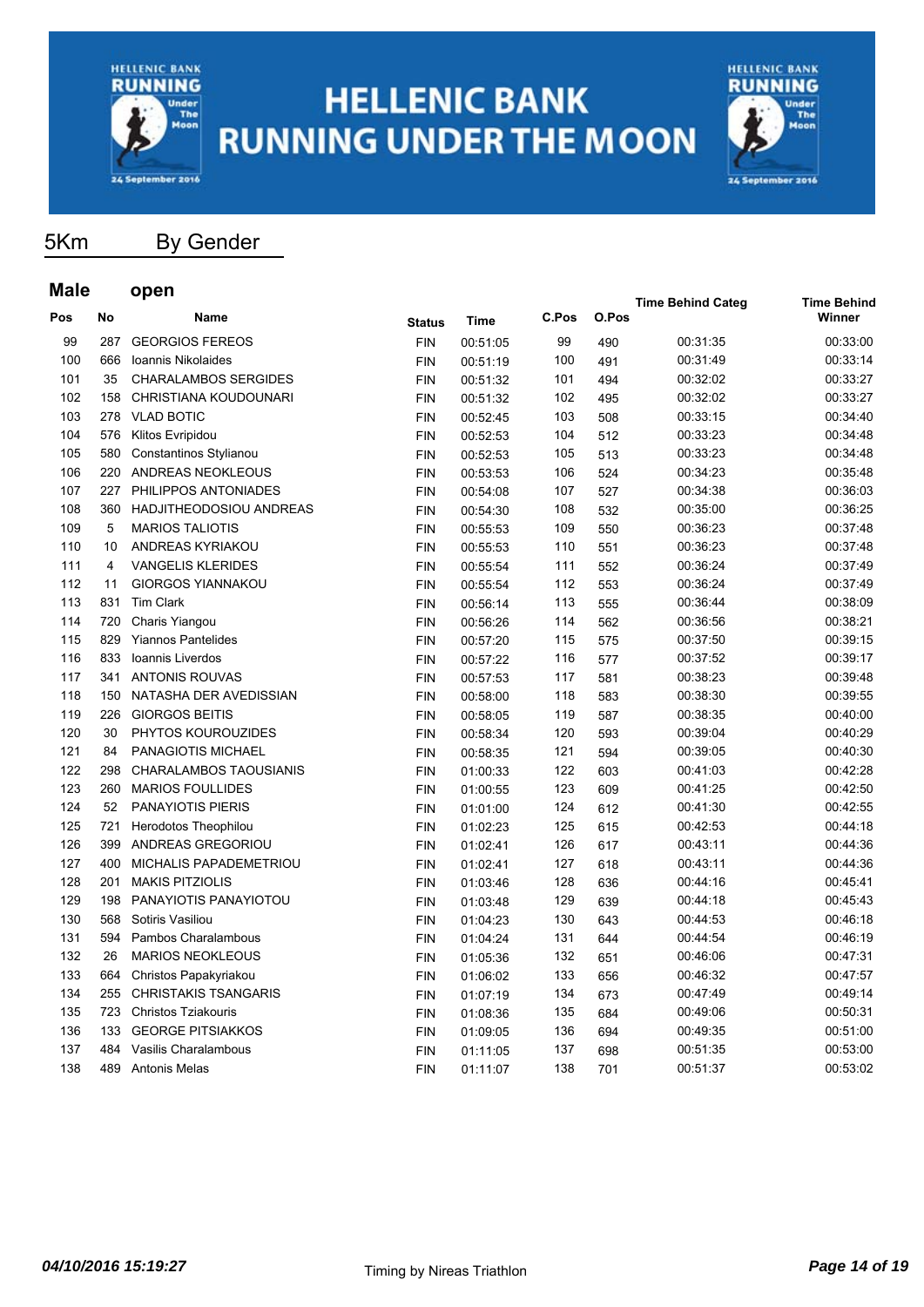



5Km By Gender

| <b>L</b> emaie |     | υμαιι                      |               |             |       |       | <b>Time Behind Categ</b> | <b>Time Behind</b> |
|----------------|-----|----------------------------|---------------|-------------|-------|-------|--------------------------|--------------------|
| Pos            | No  | Name                       | <b>Status</b> | <b>Time</b> | C.Pos | O.Pos |                          | Winner             |
| 1              |     | 1619 Maria Tziapoura       | <b>FIN</b>    | 00:23:03    | 1     | 13    | 00:00:00                 | 00:00:09           |
| 2              | 271 | <b>FRANCESKA AVGOUSTI</b>  | <b>FIN</b>    | 00:24:52    | 2     | 26    | 00:01:49                 | 00:01:58           |
| 3              | 16  | ELENA ERACLEOUS            | <b>FIN</b>    | 00:25:56    | 3     | 42    | 00:02:53                 | 00:03:02           |
| 4              | 875 | Stavroula Loizou           | <b>FIN</b>    | 00:26:52    | 4     | 55    | 00:03:49                 | 00:03:58           |
| 5              | 856 | <b>NATASA LAMPITSI</b>     | <b>FIN</b>    | 00:28:16    | 5     | 80    | 00:05:13                 | 00:05:22           |
| 6              | 705 | Antonia Christopoulou      | <b>FIN</b>    | 00:29:23    | 6     | 107   | 00:06:20                 | 00:06:29           |
| 7              | 559 | Maria Georgiou             | <b>FIN</b>    | 00:29:57    | 7     | 116   | 00:06:54                 | 00:07:03           |
| 8              | 64  | <b>KATERINA PERICLEOUS</b> | <b>FIN</b>    | 00:29:59    | 8     | 117   | 00:06:56                 | 00:07:05           |
| 9              | 63  | STAVROULA PERIKLEOUS       | <b>FIN</b>    | 00:30:20    | 9     | 122   | 00:07:17                 | 00:07:26           |
| 10             |     | 352 SHADI SARIEDDINE       | <b>FIN</b>    | 00:30:31    | 10    | 124   | 00:07:28                 | 00:07:37           |
| 11             | 577 | Stephanie Paschalidou      | <b>FIN</b>    | 00:31:24    | 11    | 139   | 00:08:21                 | 00:08:30           |
| 12             |     | 232 MARILENA CHRYSOSTOMOU  | <b>FIN</b>    | 00:31:53    | 12    | 150   | 00:08:50                 | 00:08:59           |
| 13             |     | 142 ANDRIA HADJIPOLYDOROU  | <b>FIN</b>    | 00:32:13    | 13    | 161   | 00:09:10                 | 00:09:19           |
| 14             | 702 | Evdokia Nikolaou           | <b>FIN</b>    | 00:32:19    | 14    | 165   | 00:09:16                 | 00:09:25           |
| 15             | 233 | <b>MARIANNA HAIREPETI</b>  | <b>FIN</b>    | 00:33:36    | 15    | 189   | 00:10:33                 | 00:10:42           |
| 16             |     | 402 ZOE DEMETRIOU          | <b>FIN</b>    | 00:34:05    | 16    | 197   | 00:11:02                 | 00:11:11           |
| 17             | 885 | Margarita Christodoulou    | <b>FIN</b>    | 00:34:14    | 17    | 200   | 00:11:11                 | 00:11:20           |
| 18             | 230 | ELIZA DEMETRIOU            | <b>FIN</b>    | 00:34:38    | 18    | 215   | 00:11:35                 | 00:11:44           |
| 19             | 120 | <b>SKEVI KERVI</b>         | <b>FIN</b>    | 00:34:42    | 19    | 217   | 00:11:39                 | 00:11:48           |
| 20             |     | 119 CHAROULA TSIOUTTA      | <b>FIN</b>    | 00:34:43    | 20    | 218   | 00:11:40                 | 00:11:49           |
| 21             |     | 122 POLYCHRONIADOU NATALIA | <b>FIN</b>    | 00:34:53    | 21    | 221   | 00:11:50                 | 00:11:59           |
| 22             | 24  | ELIANA VASILIADOU          | <b>FIN</b>    | 00:35:17    | 22    | 233   | 00:12:14                 | 00:12:23           |
| 23             | 336 | <b>MYRIA CHAMATSOU</b>     | <b>FIN</b>    | 00:35:21    | 23    | 234   | 00:12:18                 | 00:12:27           |
| 24             |     | 337 ANNIE CHARALAMBOUS     | <b>FIN</b>    | 00:35:53    | 24    | 249   | 00:12:50                 | 00:12:59           |
| 25             | 110 | <b>CHRISTINA KKOLOU</b>    | <b>FIN</b>    | 00:35:56    | 25    | 250   | 00:12:53                 | 00:13:02           |
| 26             | 401 | <b>MARIA PANAYIOTOU</b>    | <b>FIN</b>    | 00:35:57    | 26    | 253   | 00:12:54                 | 00:13:03           |
| 27             | 329 | Kypriana Christodoulou     | <b>FIN</b>    | 00:36:01    | 27    | 256   | 00:12:58                 | 00:13:07           |
| 28             | 61  | <b>MARIA PERIKLEOUS</b>    | <b>FIN</b>    | 00:36:48    | 28    | 275   | 00:13:45                 | 00:13:54           |
| 29             | 647 | Eleanna Charalambous       | <b>FIN</b>    | 00:37:25    | 29    | 287   | 00:14:22                 | 00:14:31           |
| 30             | 645 | Eftychia Koussiapi         | <b>FIN</b>    | 00:38:24    | 30    | 298   | 00:15:21                 | 00:15:30           |
| 31             | 328 | CONSTANTINA AGROTOU        | <b>FIN</b>    | 00:39:20    | 31    | 310   | 00:16:17                 | 00:16:26           |
| 32             |     | 147 ALEXIA MAVRONICOLA     | <b>FIN</b>    | 00:39:24    | 32    | 312   | 00:16:21                 | 00:16:30           |
| 33             | 109 | <b>KYRIAKI PANTELI</b>     | <b>FIN</b>    | 00:39:49    | 33    | 326   | 00:16:46                 | 00:16:55           |
| 34             | 521 | Marilena Gavrielidou       | <b>FIN</b>    | 00:39:59    | 34    | 335   | 00:16:56                 | 00:17:05           |
| 35             | 506 | Thalia Vourkidou           | <b>FIN</b>    | 00:40:01    | 35    | 336   | 00:16:58                 | 00:17:07           |
| 36             | 674 | Maria Charalambous         | FIN           | 00:40:11    | 36    | 341   | 00:17:08                 | 00:17:17           |
| 37             |     | 139 ANTIGONI A. KYRIAKOU   | <b>FIN</b>    | 00:40:17    | 37    | 346   | 00:17:14                 | 00:17:23           |
| 38             | 141 | <b>MARIA MACHALEPIS</b>    | <b>FIN</b>    | 00:40:19    | 38    | 347   | 00:17:16                 | 00:17:25           |
| 39             |     | 656 Kalia Chalkia          | <b>FIN</b>    | 00:40:28    | 39    | 349   | 00:17:25                 | 00:17:34           |
| 40             | 60  | NIKI CONSTANTINOU          | <b>FIN</b>    | 00:40:29    | 40    | 350   | 00:17:26                 | 00:17:35           |
| 41             |     | 342 SOFIA ROUVA            | <b>FIN</b>    | 00:40:55    | 41    | 357   | 00:17:52                 | 00:18:01           |
| 42             |     | 345 ANNA ROUVA             | <b>FIN</b>    | 00:40:56    | 42    | 358   | 00:17:53                 | 00:18:02           |
| 43             | 100 | <b>GAVRIELLA LOIZOU</b>    | <b>FIN</b>    | 00:40:57    | 43    | 360   | 00:17:54                 | 00:18:03           |
| 44             | 145 | <b>ELENI MATHEOU</b>       | <b>FIN</b>    | 00:40:58    | 44    | 362   | 00:17:55                 | 00:18:04           |
| 45             |     | 500 Arestia Ioannou        | <b>FIN</b>    | 00:41:09    | 45    | 368   | 00:18:06                 | 00:18:15           |
| 46             |     | 146 NICOLINA PITSILIDOU    | <b>FIN</b>    | 00:41:50    | 46    | 379   | 00:18:47                 | 00:18:56           |
| 47             | 20  | CHRYSTALLA CHRISTOFI       | <b>FIN</b>    | 00:41:56    | 47    | 382   | 00:18:53                 | 00:19:02           |
| 48             | 347 | SOPHIE CHRISTODOULOU       | <b>FIN</b>    | 00:43:07    | 48    | 388   | 00:20:04                 | 00:20:13           |
| 49             |     | 834 Agathi Vronti Staraka  | <b>FIN</b>    | 00:43:13    | 49    | 390   | 00:20:10                 | 00:20:19           |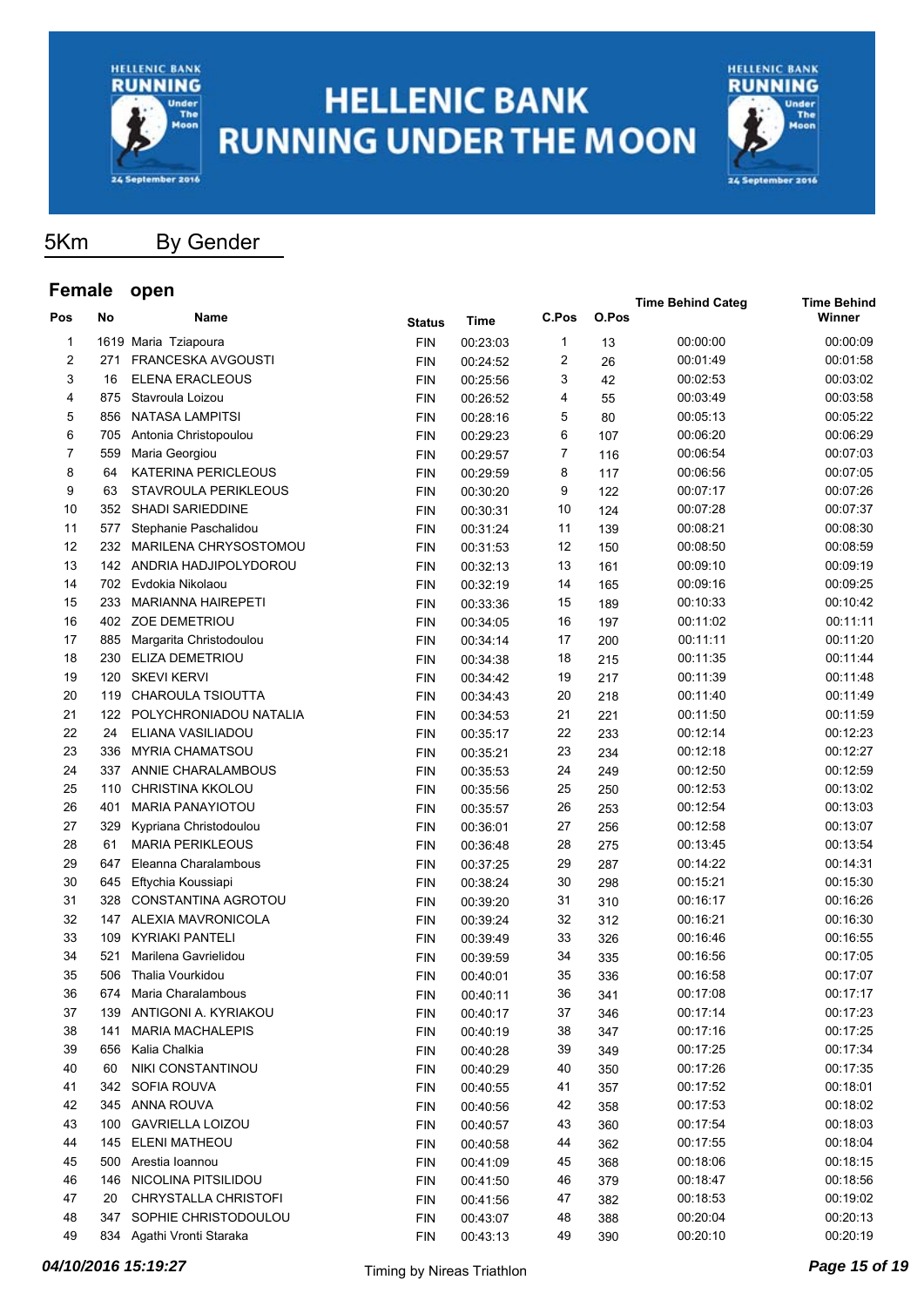



**Time Behind Categ Time Behind**

5Km By Gender

| Pos | No  | Name                      | Status     | Time     | C.Pos | O.Pos |          | Winner   |
|-----|-----|---------------------------|------------|----------|-------|-------|----------|----------|
| 50  |     | 872 Lefki Panteli         | <b>FIN</b> | 00:43:24 | 50    | 393   | 00:20:21 | 00:20:30 |
| 51  | 711 | Christiana Savva Ioannou  | <b>FIN</b> | 00:43:25 | 51    | 395   | 00:20:22 | 00:20:31 |
| 52  | 138 | CHRISTINA CHARALAMBOUS    | FIN        | 00:43:33 | 52    | 401   | 00:20:30 | 00:20:39 |
| 53  | 160 | EVANGELIA THEODOROU       | FIN        | 00:43:42 | 53    | 404   | 00:20:39 | 00:20:48 |
| 54  | 161 | <b>IOANETTA THEODOROU</b> | FIN        | 00:43:42 | 54    | 405   | 00:20:39 | 00:20:48 |
| 55  |     | 222 VASILIKI KARAGIORGI   | FIN        | 00:43:42 | 55    | 406   | 00:20:39 | 00:20:48 |
| 56  | 186 | <b>MARIA PANAYIOTOU</b>   | FIN        | 00:44:08 | 56    | 410   | 00:21:05 | 00:21:14 |
| 57  | 187 | LUCY STEPICHEVA           | FIN        | 00:44:21 | 57    | 414   | 00:21:18 | 00:21:27 |
| 58  | 106 | <b>MERYLIN DEMETRIOU</b>  | FIN        | 00:44:59 | 58    | 420   | 00:21:56 | 00:22:05 |
| 59  | 104 | RAFAELLA YIAGKOU          | <b>FIN</b> | 00:45:00 | 59    | 421   | 00:21:57 | 00:22:06 |
| 60  | 359 | <b>KYRIAKI KYRIACOU</b>   | <b>FIN</b> | 00:45:20 | 60    | 424   | 00:22:17 | 00:22:26 |
| 61  | 68  | MARIA CHRISTODOULOU       | <b>FIN</b> | 00:45:58 | 61    | 426   | 00:22:55 | 00:23:04 |
| 62  | 734 | Maria Theodorou           | FIN        | 00:46:00 | 62    | 428   | 00:22:57 | 00:23:06 |
| 63  | 18  | THELMA MICHAEL            | FIN        | 00:46:08 | 63    | 429   | 00:23:05 | 00:23:14 |
| 64  | 648 | Demetra Panagi            | FIN        | 00:46:19 | 64    | 430   | 00:23:16 | 00:23:25 |
| 65  | 493 | Eleni lordanou            | FIN        | 00:46:23 | 65    | 431   | 00:23:20 | 00:23:29 |
| 66  | 498 | Constantina lordanou      | FIN        | 00:46:23 | 66    | 432   | 00:23:20 | 00:23:29 |
| 67  | 330 | Georgia Kyriakidou        | FIN        | 00:46:26 | 67    | 433   | 00:23:23 | 00:23:32 |
| 68  | 508 | Fotini Ioannides          | FIN        | 00:46:35 | 68    | 438   | 00:23:32 | 00:23:41 |
| 69  | 514 | Melissa Christodoulides   | FIN        | 00:46:35 | 69    | 439   | 00:23:32 | 00:23:41 |
| 70  | 107 | ELLI KYRIAKOU             | FIN        | 00:47:31 | 70    | 441   | 00:24:28 | 00:24:37 |
| 71  | 105 | ANDREA ANTONIOU           | <b>FIN</b> | 00:47:32 | 71    | 443   | 00:24:29 | 00:24:38 |
| 72  | 551 | Elena Gavrielidou         | FIN        | 00:47:46 | 72    | 447   | 00:24:43 | 00:24:52 |
| 73  | 93  | <b>LIANA GEORGIOU</b>     | FIN        | 00:48:14 | 73    | 448   | 00:25:11 | 00:25:20 |
| 74  | 76  | <b>EVI MICHAEL</b>        | FIN        | 00:48:41 | 74    | 450   | 00:25:38 | 00:25:47 |
| 75  | 675 | Lina Constantinou         | FIN        | 00:49:11 | 75    | 457   | 00:26:08 | 00:26:17 |
| 76  | 649 | Gina Kyriakides           | FIN        | 00:49:12 | 76    | 458   | 00:26:09 | 00:26:18 |
| 77  | 56  | <b>KYRIAKI GEORGIADI</b>  | FIN        | 00:49:13 | 77    | 459   | 00:26:10 | 00:26:19 |
| 78  | 91  | VALENTINA MOUTTOTOU       | FIN        | 00:49:14 | 78    | 460   | 00:26:11 | 00:26:20 |
| 79  | 55  | ANDRIA ROTSIDOU           | FIN        | 00:49:15 | 79    | 463   | 00:26:12 | 00:26:21 |
| 80  | 318 | ELENI CHRISTODOULIDOU     | FIN        | 00:49:34 | 80    | 465   | 00:26:31 | 00:26:40 |
| 81  | 319 | <b>ELPIDA MIKEOU</b>      | <b>FIN</b> | 00:49:38 | 81    | 466   | 00:26:35 | 00:26:44 |
| 82  | 77  | <b>MYRIA MICHAEL</b>      | <b>FIN</b> | 00:49:40 | 82    | 467   | 00:26:37 | 00:26:46 |
| 83  | 494 | Ioanna Karasamani         | <b>FIN</b> | 00:49:58 | 83    | 468   | 00:26:55 | 00:27:04 |
| 84  | 718 | Elli Smyrillis            | FIN        | 00:50:13 | 84    | 470   | 00:27:10 | 00:27:19 |
| 85  | 701 | Myro Zachariadou          | <b>FIN</b> | 00:50:14 | 85    | 471   | 00:27:11 | 00:27:20 |
| 86  | 369 | Koulla Kiziá              | FIN        | 00:50:20 | 86    | 472   | 00:27:17 | 00:27:26 |
| 87  | 365 | Calliopi Nicolaidou       | <b>FIN</b> | 00:50:22 | 87    | 473   | 00:27:19 | 00:27:28 |
| 88  | 174 | <b>CHRISTOFI IRINI</b>    | <b>FIN</b> | 00:50:37 | 88    | 480   | 00:27:34 | 00:27:43 |
| 89  | 172 | KATERINA CHARALAMBIDES    | <b>FIN</b> | 00:50:38 | 89    | 482   | 00:27:35 | 00:27:44 |
| 90  | 333 | PRAXOULA GEORGIOU         | <b>FIN</b> | 00:50:38 | 90    | 483   | 00:27:35 | 00:27:44 |
| 91  | 366 | Agapi Kolasmenou          | <b>FIN</b> | 00:51:23 | 91    | 492   | 00:28:20 | 00:28:29 |
| 92  | 367 | Katerina Christoudiaá     | <b>FIN</b> | 00:51:23 | 92    | 493   | 00:28:20 | 00:28:29 |
| 93  | 266 | ANDRI PRODROMOU           | <b>FIN</b> | 00:51:34 | 93    | 496   | 00:28:31 | 00:28:40 |
| 94  | 74  | ELENI ANDREOU             | <b>FIN</b> | 00:52:14 | 94    | 504   | 00:29:11 | 00:29:20 |
| 95  | 78  | KATERINA ANDREOU          | <b>FIN</b> | 00:52:14 | 95    | 505   | 00:29:11 | 00:29:20 |
| 96  | 75  | PANAYIOTA NIKIFOROU       | <b>FIN</b> | 00:52:15 | 96    | 506   | 00:29:12 | 00:29:21 |
| 97  | 279 | <b>LIANA MICHAEL</b>      | <b>FIN</b> | 00:52:46 | 97    | 510   | 00:29:43 | 00:29:52 |
| 98  | 575 | Melina Kolokotroni        | <b>FIN</b> | 00:52:53 | 98    | 511   | 00:29:50 | 00:29:59 |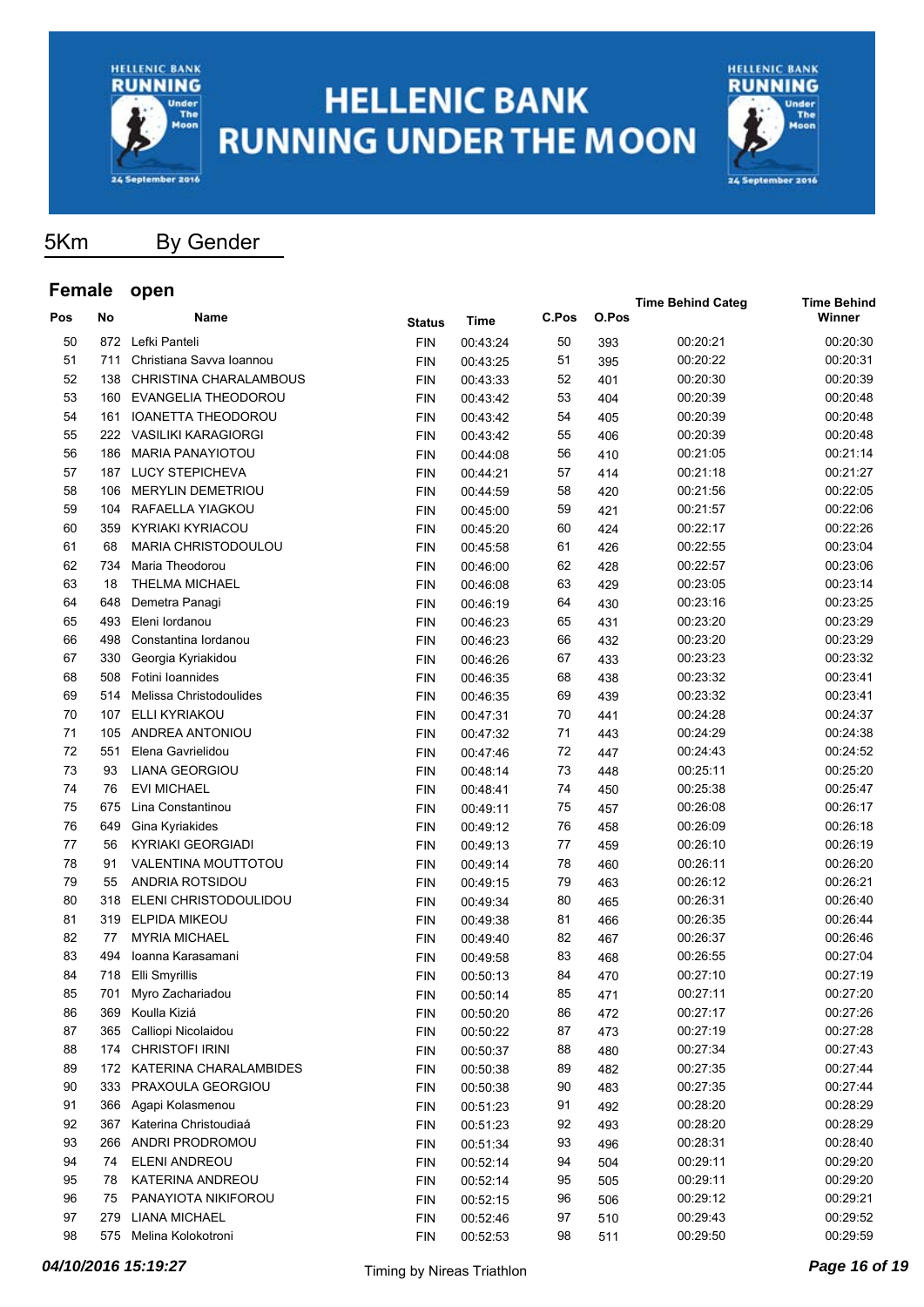



5Km By Gender

| <b>L</b> emale |     | υμαιι                       |               |             |       |       | <b>Time Behind Categ</b> | <b>Time Behind</b> |
|----------------|-----|-----------------------------|---------------|-------------|-------|-------|--------------------------|--------------------|
| Pos            | No  | Name                        | <b>Status</b> | <b>Time</b> | C.Pos | O.Pos |                          | Winner             |
| 99             | 557 | Koula Aristodemou           | <b>FIN</b>    | 00:52:54    | 99    | 514   | 00:29:51                 | 00:30:00           |
| 100            | 589 | Anna Constantinou           | <b>FIN</b>    | 00:52:54    | 100   | 515   | 00:29:51                 | 00:30:00           |
| 101            | 707 | IOANNA CHARALAMBOUS         | <b>FIN</b>    | 00:53:16    | 101   | 518   | 00:30:13                 | 00:30:22           |
| 102            | 708 | <b>MELINA CHARALAMBOUS</b>  | <b>FIN</b>    | 00:53:33    | 102   | 520   | 00:30:30                 | 00:30:39           |
| 103            |     | 716 Popi Constantinou       | <b>FIN</b>    | 00:53:33    | 103   | 521   | 00:30:30                 | 00:30:39           |
| 104            |     | 672 Marilena Theodotou      | <b>FIN</b>    | 00:53:40    | 104   | 523   | 00:30:37                 | 00:30:46           |
| 105            | 858 | <b>STALO SERGIDOU</b>       | <b>FIN</b>    | 00:54:24    | 105   | 528   | 00:31:21                 | 00:31:30           |
| 106            | 69  | <b>IFIGENIA KATCHIE</b>     | <b>FIN</b>    | 00:54:25    | 106   | 529   | 00:31:22                 | 00:31:31           |
| 107            | 216 | <b>MARGARITA ANTONIADOU</b> | <b>FIN</b>    | 00:54:26    | 107   | 530   | 00:31:23                 | 00:31:32           |
| 108            | 214 | <b>SKEVI STYLIANOU</b>      | <b>FIN</b>    | 00:54:28    | 108   | 531   | 00:31:25                 | 00:31:34           |
| 109            | 300 | <b>MARIA ECONOMIDOU</b>     | <b>FIN</b>    | 00:54:40    | 109   | 534   | 00:31:37                 | 00:31:46           |
| 110            | 301 | <b>IOSIFINA SCORDI</b>      | <b>FIN</b>    | 00:54:40    | 110   | 535   | 00:31:37                 | 00:31:46           |
| 111            | 375 | Maria Miltiadou-Pallikaras  | <b>FIN</b>    | 00:55:25    | 111   | 546   | 00:32:22                 | 00:32:31           |
| 112            | 376 | POLY TOUMBA                 | <b>FIN</b>    | 00:55:25    | 112   | 547   | 00:32:22                 | 00:32:31           |
| 113            | 965 | Manolia Menelaou            | <b>FIN</b>    | 00:55:45    | 113   | 549   | 00:32:42                 | 00:32:51           |
| 114            | 346 | <b>STALO PHEDONOS</b>       | <b>FIN</b>    | 00:56:24    | 114   | 558   | 00:33:21                 | 00:33:30           |
| 115            | 293 | <b>VICKY ONOUFRIOU</b>      | <b>FIN</b>    | 00:56:25    | 115   | 559   | 00:33:22                 | 00:33:31           |
| 116            | 354 | MARGARITA MARATHEFTI        | <b>FIN</b>    | 00:56:26    | 116   | 560   | 00:33:23                 | 00:33:32           |
| 117            | 355 | <b>MARIANNA KYRIACOU</b>    | <b>FIN</b>    | 00:56:26    | 117   | 561   | 00:33:23                 | 00:33:32           |
| 118            |     | 719 Claire Yiangou          | <b>FIN</b>    | 00:56:28    | 118   | 563   | 00:33:25                 | 00:33:34           |
| 119            |     | 652 Amdrea Charalambous     | <b>FIN</b>    | 00:56:45    | 119   | 565   | 00:33:42                 | 00:33:51           |
| 120            | 99  | STYLIANA TREMOURI           | <b>FIN</b>    | 00:56:57    | 120   | 566   | 00:33:54                 | 00:34:03           |
| 121            | 101 | ANDREA CHRYSOSTOMOU         | <b>FIN</b>    | 00:56:57    | 121   | 567   | 00:33:54                 | 00:34:03           |
| 122            | 828 | Antonia Pitzi               | <b>FIN</b>    | 00:57:20    | 122   | 574   | 00:34:17                 | 00:34:26           |
| 123            | 830 | Vanessa Stylianou           | <b>FIN</b>    | 00:57:20    | 123   | 576   | 00:34:17                 | 00:34:26           |
| 124            | 208 | <b>CHRISTINA BEITI</b>      | <b>FIN</b>    | 00:57:28    | 124   | 579   | 00:34:25                 | 00:34:34           |
| 125            | 231 | <b>EMILY ANTONIADOU</b>     | <b>FIN</b>    | 00:57:28    | 125   | 580   | 00:34:25                 | 00:34:34           |
| 126            |     | 843 ELENA CONSTANTINOU      | <b>FIN</b>    | 00:57:53    | 126   | 582   | 00:34:50                 | 00:34:59           |
| 127            |     | 217 MARIANNA PAI            | <b>FIN</b>    | 00:58:05    | 127   | 586   | 00:35:02                 | 00:35:11           |
| 128            | 658 | Agathi Chrysostomou         | <b>FIN</b>    | 00:58:20    | 128   | 588   | 00:35:17                 | 00:35:26           |
| 129            | 657 | Ioulia Liontari             | <b>FIN</b>    | 00:58:21    | 129   | 590   | 00:35:18                 | 00:35:27           |
| 130            | 653 | Fani Safeiri                | <b>FIN</b>    | 00:58:23    | 130   | 591   | 00:35:20                 | 00:35:29           |
| 131            | 39  | ANDRIE HADJIEFTYCHIOU       | <b>FIN</b>    | 00:58:27    | 131   | 592   | 00:35:24                 | 00:35:33           |
| 132            | 879 | <b>Eleftheria Michael</b>   | <b>FIN</b>    | 00:58:49    | 132   | 595   | 00:35:46                 | 00:35:55           |
| 133            | 877 | Maria Constantinou          | <b>FIN</b>    | 00:58:50    | 133   | 596   | 00:35:47                 | 00:35:56           |
| 134            |     | 388 MARIA GEORGIOU          | <b>FIN</b>    | 00:59:51    | 134   | 597   | 00:36:48                 | 00:36:57           |
| 135            | 827 | Christina Andreou           | <b>FIN</b>    | 00:59:52    | 135   | 598   | 00:36:49                 | 00:36:58           |
| 136            |     | 513 Marina Christodoulides  | <b>FIN</b>    | 00:59:59    | 136   | 599   | 00:36:56                 | 00:37:05           |
| 137            |     | 311 ARGYRO HADJIGEORGIOU    | <b>FIN</b>    | 01:00:23    | 137   | 601   | 00:37:20                 | 00:37:29           |
| 138            |     | 309 ELENA CHRISTOFI         | <b>FIN</b>    | 01:00:29    | 138   | 602   | 00:37:26                 | 00:37:35           |
| 139            |     | 310 ANASTASIA PAPADOPOULOU  | <b>FIN</b>    | 01:00:40    | 139   | 604   | 00:37:37                 | 00:37:46           |
| 140            | 297 | NIKOLETA PIERA              | <b>FIN</b>    | 01:00:43    | 140   | 605   | 00:37:40                 | 00:37:49           |
| 141            |     | 262 RITA NEOCLEOUS          | <b>FIN</b>    | 01:00:55    | 141   | 610   | 00:37:52                 | 00:38:01           |
| 142            | 51  | <b>ZOI GEORGIADI</b>        | <b>FIN</b>    | 01:01:00    | 142   | 611   | 00:37:57                 | 00:38:06           |
| 143            |     | 246 IRINI MAGNITI           | <b>FIN</b>    | 01:01:26    | 143   | 614   | 00:38:23                 | 00:38:32           |
| 144            | 722 | Georgia Theophilou          | <b>FIN</b>    | 01:02:24    | 144   | 616   | 00:39:21                 | 00:39:30           |
| 145            | 667 | Irene Christodoulou         | <b>FIN</b>    | 01:02:41    | 145   | 619   | 00:39:38                 | 00:39:47           |
| 146            | 676 | Georgia Nalou               | <b>FIN</b>    | 01:02:42    | 146   | 620   | 00:39:39                 | 00:39:48           |
| 147            | 671 | Dora Theodotou              | <b>FIN</b>    | 01:02:52    | 147   | 621   | 00:39:49                 | 00:39:58           |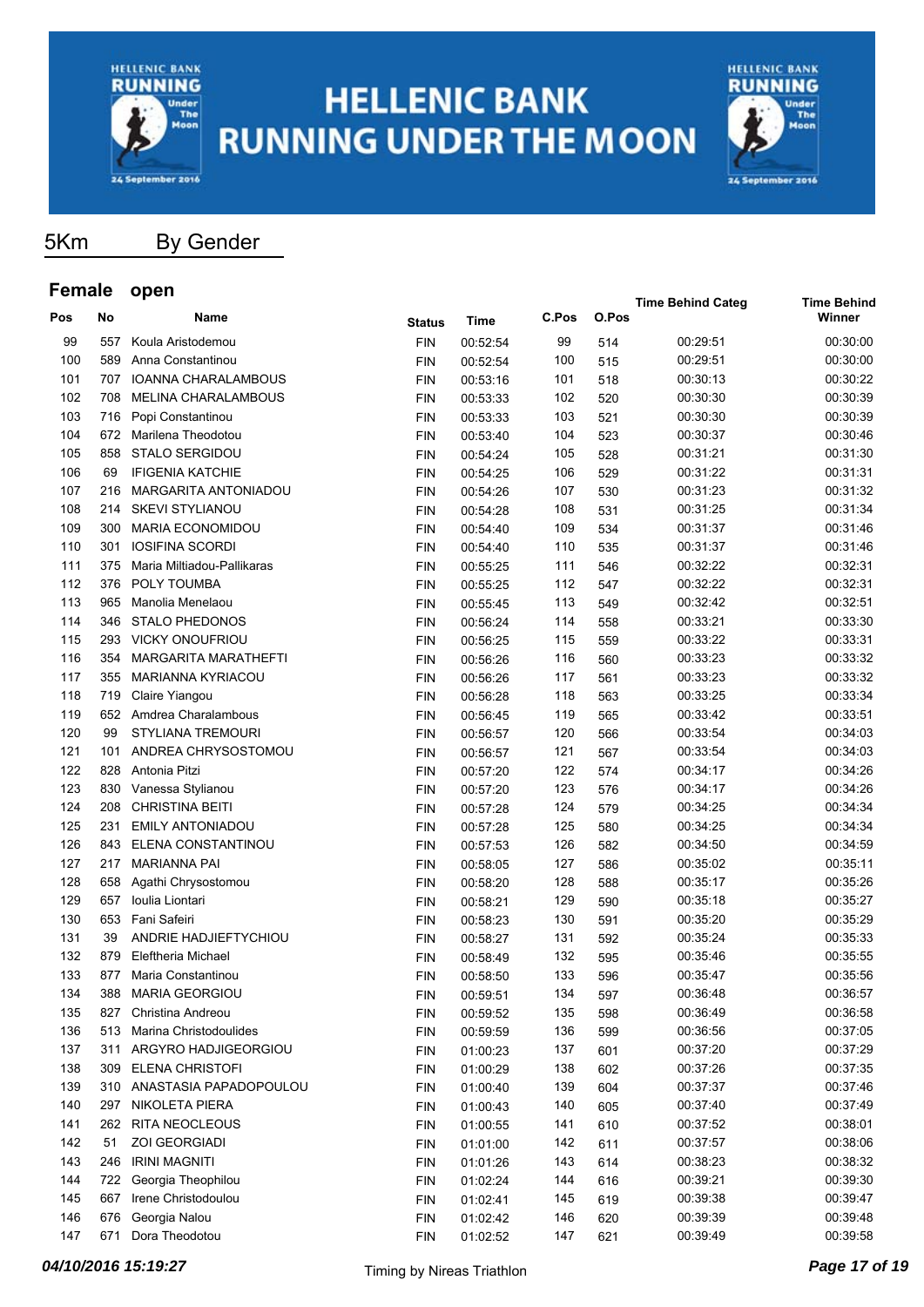



**Time Behind Categ Time Behind**

5Km By Gender

| Pos | No  | Name                           | Status     | Time     | C.Pos | O.Pos |          | Winner   |
|-----|-----|--------------------------------|------------|----------|-------|-------|----------|----------|
| 148 | 886 | Zoe Theodotou                  | <b>FIN</b> | 01:02:53 | 148   | 622   | 00:39:50 | 00:39:59 |
| 149 | 398 | Irene Theodoulou               | <b>FIN</b> | 01:03:04 | 149   | 623   | 00:40:01 | 00:40:10 |
| 150 | 296 | ANDREA DEMETRIOU               | <b>FIN</b> | 01:03:05 | 150   | 624   | 00:40:02 | 00:40:11 |
| 151 | 32  | CHRYSO CHRISTODOULIDOU         | <b>FIN</b> | 01:03:11 | 151   | 625   | 00:40:08 | 00:40:17 |
| 152 | 43  | <b>MARIA CHRISTOFI</b>         | <b>FIN</b> | 01:03:11 | 152   | 626   | 00:40:08 | 00:40:17 |
| 153 | 338 | EVRIDIKI DIONYSIOU             | <b>FIN</b> | 01:03:11 | 153   | 627   | 00:40:08 | 00:40:17 |
| 154 | 380 | <b>LOUCIA RALLI</b>            | <b>FIN</b> | 01:03:11 | 154   | 628   | 00:40:08 | 00:40:17 |
| 155 | 46  | ZAFIRO MAVROUDI                | <b>FIN</b> | 01:03:12 | 155   | 629   | 00:40:09 | 00:40:18 |
| 156 |     | 1005 LOUISA IOANNIDOU          | <b>FIN</b> | 01:03:45 | 156   | 635   | 00:40:42 | 00:40:51 |
| 157 |     | 200 FEREOU ELENA               | <b>FIN</b> | 01:03:47 | 157   | 637   | 00:40:44 | 00:40:53 |
| 158 |     | 203 ARISTOTELOUS AFRODITI      | <b>FIN</b> | 01:03:47 | 158   | 638   | 00:40:44 | 00:40:53 |
| 159 | 277 | POLA PANTELIDOU                | <b>FIN</b> | 01:04:17 | 159   | 641   | 00:41:14 | 00:41:23 |
| 160 | 534 | Popi Zafeiri                   | <b>FIN</b> | 01:04:23 | 160   | 642   | 00:41:20 | 00:41:29 |
| 161 | 552 | Elena Kosta                    | <b>FIN</b> | 01:04:25 | 161   | 645   | 00:41:22 | 00:41:31 |
| 162 | 832 | Annie Panayiotou               | <b>FIN</b> | 01:05:35 | 162   | 650   | 00:42:32 | 00:42:41 |
| 163 | 322 | <b>MARIA CHARALAMBOUS</b>      | <b>FIN</b> | 01:05:37 | 163   | 652   | 00:42:34 | 00:42:43 |
| 164 | 663 | Maria Konnidou                 | <b>FIN</b> | 01:06:02 | 164   | 655   | 00:42:59 | 00:43:08 |
| 165 | 215 | <b>MATEOU GEORGIA</b>          | <b>FIN</b> | 01:06:18 | 165   | 657   | 00:43:15 | 00:43:24 |
| 166 | 204 | DEMETRA DEMETRIOU              | <b>FIN</b> | 01:06:19 | 166   | 658   | 00:43:16 | 00:43:25 |
| 167 | 662 | Machi Georgiadou               | <b>FIN</b> | 01:06:59 | 167   | 659   | 00:43:56 | 00:44:05 |
| 168 | 650 | Xenia Christoforou             | <b>FIN</b> | 01:07:00 | 168   | 660   | 00:43:57 | 00:44:06 |
| 169 | 12  | DAPHNE HADJIPAVLOU             | <b>FIN</b> | 01:07:10 | 169   | 664   | 00:44:07 | 00:44:16 |
| 170 | 79  | <b>GLYKERIA MESARITOU</b>      | <b>FIN</b> | 01:07:10 | 170   | 665   | 00:44:07 | 00:44:16 |
| 171 | 86  | <b>GEORGIA CHRISTODOULIDOU</b> | <b>FIN</b> | 01:07:10 | 171   | 666   | 00:44:07 | 00:44:16 |
| 172 | 14  | <b>KYRIAKI GIATROU</b>         | <b>FIN</b> | 01:07:11 | 172   | 667   | 00:44:08 | 00:44:17 |
| 173 | 113 | MARIA A.CHARALAMBOUS           | <b>FIN</b> | 01:07:15 | 173   | 668   | 00:44:12 | 00:44:21 |
| 174 | 258 | <b>TSANGARI ELENA</b>          | <b>FIN</b> | 01:07:17 | 174   | 669   | 00:44:14 | 00:44:23 |
| 175 | 263 | <b>CONSTANTINA KAREKLA</b>     | <b>FIN</b> | 01:07:17 | 175   | 670   | 00:44:14 | 00:44:23 |
| 176 | 261 | <b>RENA TSANGARI</b>           | <b>FIN</b> | 01:07:18 | 176   | 672   | 00:44:15 | 00:44:24 |
| 177 | 490 | Katerina Hadjigeorgiou         | <b>FIN</b> | 01:08:19 | 177   | 679   | 00:45:16 | 00:45:25 |
| 178 | 491 | <b>Emuly Soteriou</b>          | <b>FIN</b> | 01:08:19 | 178   | 680   | 00:45:16 | 00:45:25 |
| 179 | 209 | EFI STEFANIDOU                 | <b>FIN</b> | 01:08:22 | 179   | 681   | 00:45:19 | 00:45:28 |
| 180 | 13  | PARISA GIORGALLA               | <b>FIN</b> | 01:08:29 | 180   | 682   | 00:45:26 | 00:45:35 |
| 181 | 15  | <b>MARIA PERIKLEOUS</b>        | <b>FIN</b> | 01:08:29 | 181   | 683   | 00:45:26 | 00:45:35 |
| 182 | 548 | Aphrodite Michael              | <b>FIN</b> | 01:08:37 | 182   | 685   | 00:45:34 | 00:45:43 |
| 183 |     | 713 Andri Saourou              | <b>FIN</b> | 01:08:37 | 183   | 686   | 00:45:34 | 00:45:43 |
| 184 | 710 | Eftychia Aletra                | <b>FIN</b> | 01:08:38 | 184   | 687   | 00:45:35 | 00:45:44 |
| 185 | 554 | Elina Themistokleous           | <b>FIN</b> | 01:08:47 | 185   | 689   | 00:45:44 | 00:45:53 |
| 186 | 137 | <b>DESPINA DEMOSTHENOUS</b>    | <b>FIN</b> | 01:08:59 | 186   | 691   | 00:45:56 | 00:46:05 |
| 187 | 135 | ORESTIA ANDREOU                | <b>FIN</b> | 01:09:00 | 187   | 692   | 00:45:57 | 00:46:06 |
| 188 | 131 | PATRICIA PHINICARIDES          | <b>FIN</b> | 01:09:05 | 188   | 693   | 00:46:02 | 00:46:11 |
| 189 | 257 | MARILENA CONSTANTINOU          | <b>FIN</b> | 01:10:20 | 189   | 695   | 00:47:17 | 00:47:26 |
| 190 | 256 | LOUKIA ANTONIOU                | <b>FIN</b> | 01:10:21 | 190   | 696   | 00:47:18 | 00:47:27 |
| 191 | 483 | Nayia Constantinou             | <b>FIN</b> | 01:11:05 | 191   | 697   | 00:48:02 | 00:48:11 |
| 192 | 487 | Maria Michael                  | <b>FIN</b> | 01:11:05 | 192   | 699   | 00:48:02 | 00:48:11 |
| 193 | 481 | Ioanna Constantinou            | <b>FIN</b> | 01:11:06 | 193   | 700   | 00:48:03 | 00:48:12 |
| 194 |     | 482 Elena Kousiou              | <b>FIN</b> | 01:11:10 | 194   | 702   | 00:48:07 | 00:48:16 |
| 195 | 510 | Anastasia Papadopoulou         | <b>FIN</b> | 01:11:11 | 195   | 703   | 00:48:08 | 00:48:17 |
| 196 |     | 515 Marina Tymviou             | <b>FIN</b> | 01:11:11 | 196   | 704   | 00:48:08 | 00:48:17 |